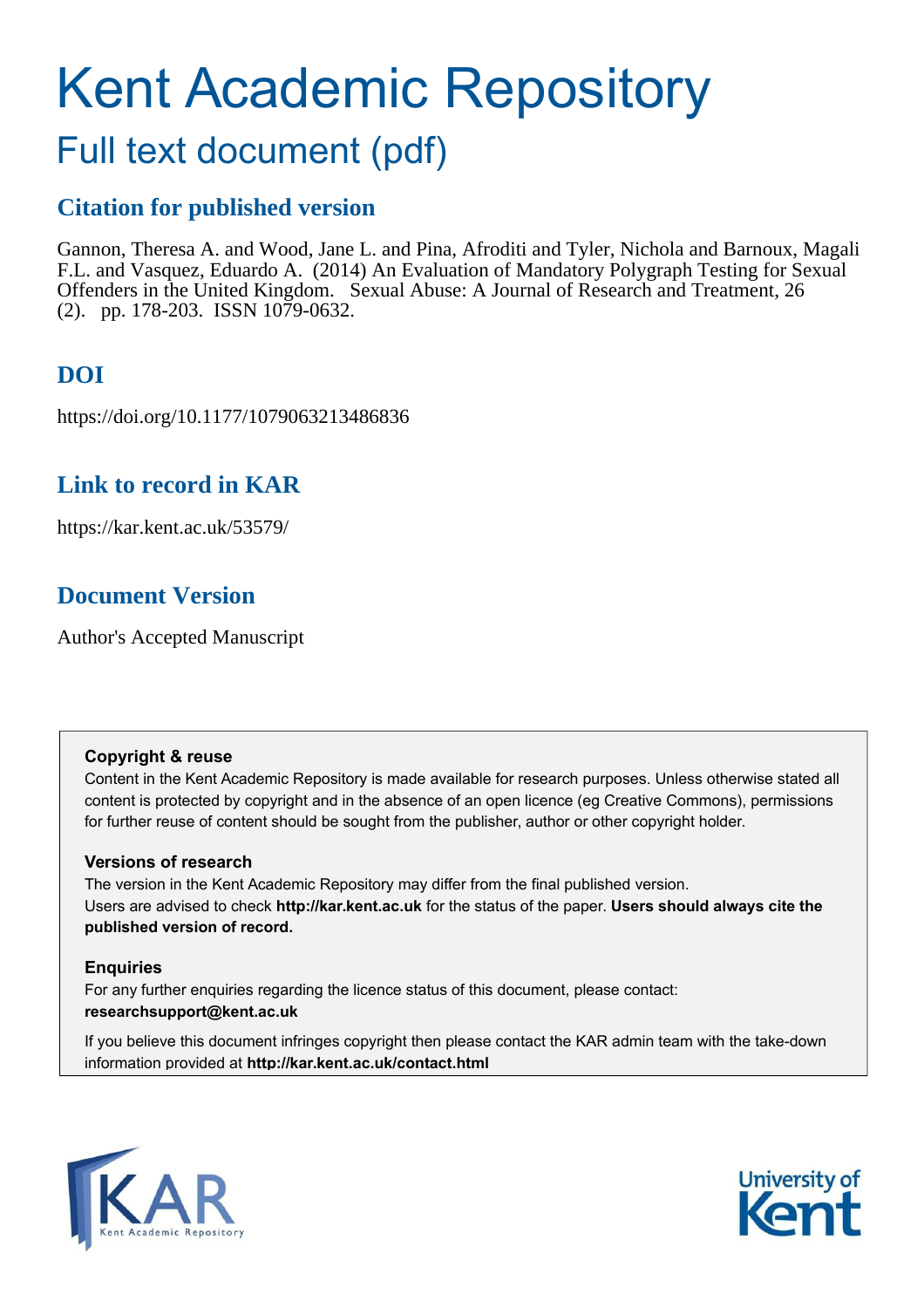An Evaluation of Mandatory Polygraph Testing for Sexual Offenders in the UK

Please cite as: Gannon, T. A., Wood, J. L., Pina, A., Tyler, N., Barnoux, M. L., & Vasquez, E. A. (2014). An evaluation of mandatory polygraph testing for sexual offenders in the UK. Sexual Abuse: A Journal of Research and Treatment, 26, 178- 203. doi: 10.1177/1079063213486836

Available from: http://sax.sagepub.com/content/26/2/178.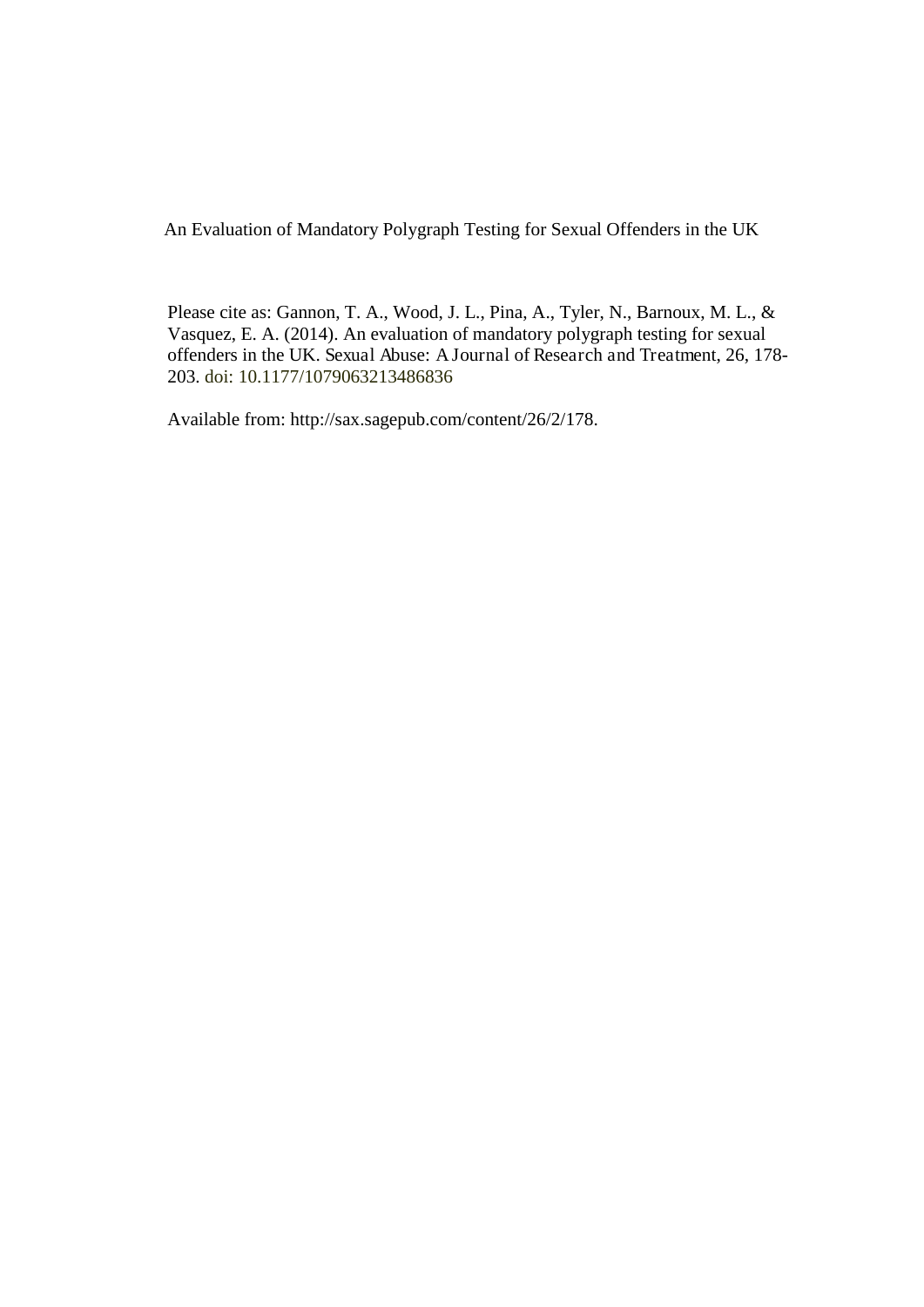#### Abstract

**Objective:** This research examined whether a government-initiated pilot project of mandatory polygraph testing would increase the disclosures made by community-supervised sexual offenders in the UK. **Method:** The Offender Managers of 332 pilot polygraph sexual offenders and 303 sexual offenders who were receiving usual community supervision were telephoned quarterly, over a 21 month period, to collect information about numbers of clinically relevant disclosures, the seriousness of disclosures made, and actions taken as a result of disclosures. Perceptions of polygraph usefulness were also collected. **Results:**  Offender Managers in the pilot polygraph group—compared to comparison Offender Managers—reported (1) a higher proportion of offenders making at least one disclosure (i.e., 76.5% versus 51.2% respectively), and (2) that their offenders made more total disclosures overall (Ms = 2.60 versus 1.25 respectively). The majority of disclosures made by sexual offenders in the polygraph group were associated with the polygraph session itself. Polygraph Offender Managers reported being more likely to take an action that involved increasing supervision, informing a third party, informing MAPPA, changing supervision focus, or issuing a warning to the offender. However, the relative seriousness of disclosures did not appear to differ across groups. In terms of polygraph test results, one third of offenders (most notably those who were higher in risk) failed their first test with 'Deception Indicated'. This outcome—received on a first test—was most likely to elicit clinically relevant disclosures. Offender Managers described the polygraph as aiding supervision strategies. **Conclusions:**  This research and its associated caveats are discussed.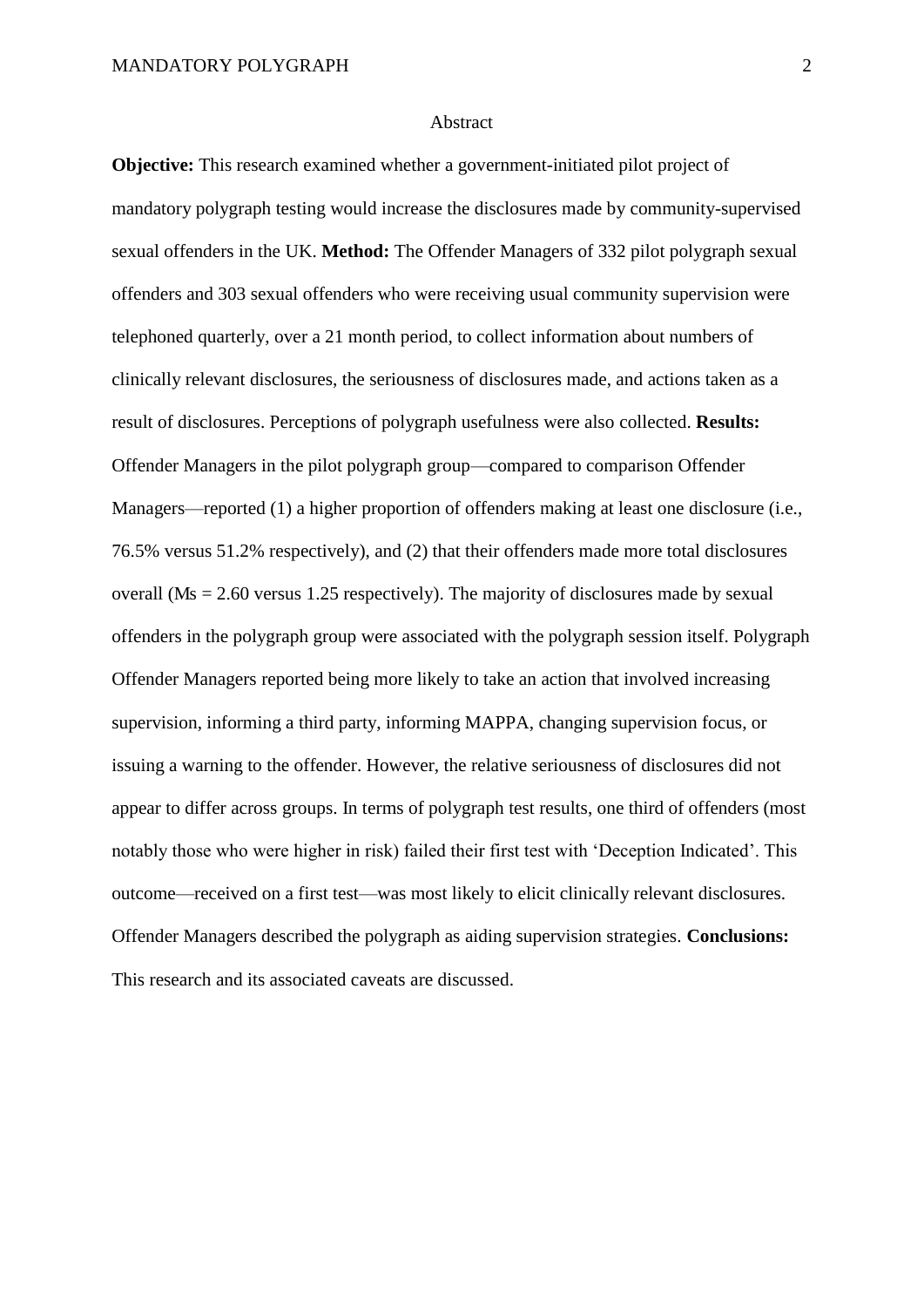An Evaluation of Mandatory Polygraph Testing for Sexual Offenders in the UK

The polygraph is a device designed to measure the physiological arousal hypothesized to arise from deception (i.e., respiration, cardiovascular, and sweat responses; Gannon, Beech, & Ward, 2008). These physiological responses are then used to assess the probable truthfulness of statements made by an individual (Grubin, 2005; Madsen, Parsens, & Grubin, 2004). In the USA, the polygraph is widely accepted both as an investigative tool to determine guilt or innocence (Vrij, 2000; Wilcox & Madsen, 2009) and post-conviction as a treatment and supervision aid for sexual offenders (i.e., post conviction polygraph testing; English, Jones, Pasini-Hill, Patrick, & Cooley-Towell, 2000; Grubin, 2003; McGrath, Cumming, Hoke, & Bonn-Miller, 2007). In their review of North American sexual offender treatment programs, McGrath, Cumming, Burchard, Zeoli, and Ellerby, (2010) found that just under 80% of US community programs and more than half of US residential programs incorporated polygraph use. Various polygraph tests exist, which are used for different purposes. For the corroboration of treatment/supervision compliance, however, maintenance tests are used (i.e., questions that specifically test compliance with parole/license conditions; McGrath et al., 2010).

Various US studies have examined whether sexual offenders being supervised in the community disclose risky circumstances or impending risk when polygraph tested (English et al., 2000; McGrath et al., 2007) or are deterred from engaging in risky behaviors because they are to undergo a polygraph test (Abrams, 1991; Abrams & Simmons, 2000) The results from these studies appear to support the use of the polygraph as a useful tool for truth facilitation (see Gannon et al., 2008, for details). However, key restrictions in research design have generally limited any meaningful conclusions. For example, English et al. (2000) reported that when sexual offenders in the community ( $n = 122$ ) received maintenance polygraph testing, over one third (36%) revealed having engaged in risky behaviors such as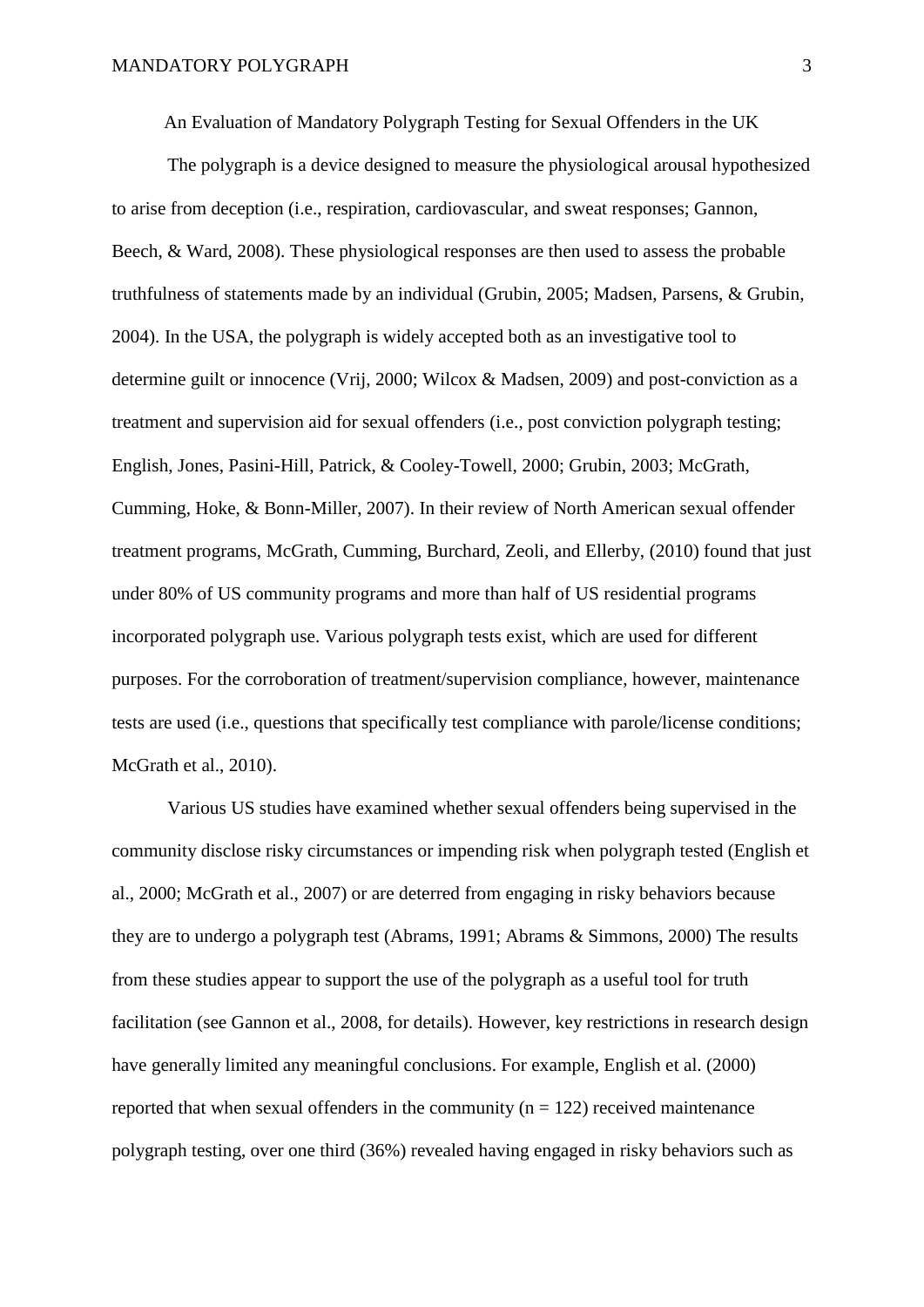using pornography, masturbating to inappropriate sexual fantasies, or making indecent phone calls. These results allowed no firm conclusions to be drawn, however, about the polygraph since no comparison group was employed. Further, the majority of remaining US studies examining the polygraph in treatment or community supervision contexts have also failed to employ comparison groups (Ahlmeyer, Heil, McKee, & English, 2000; Emerick & Dutton, 1993; English, Jones, Patrick, & Pasini-Hill, 2003; Heil, Ahlmeyer, & Simons, 2003).

One prominent exception to this is research reported by McGrath et al. (2007). In this study, male sexual offenders being community supervised and treated who received maintenance polygraph testing were matched on static risk, prison sex offender treatment completion, and date of community release with a group of male sexual offenders receiving similar community treatment and supervision in the absence of polygraph testing. The groups also scored similarly on the VASOR violence scale (a measure of violence history). A novel aspect of this study was that the authors examined the sexual and non-sexual recidivism rates of both groups over a 5-year period to see if polygraph testing was associated with reductions in offending behavior. McGrath et al. reported that, over the 230 polygraph tests conducted (which amounted to a mean of one test per offender every 22.2 months), polygraphed offenders revealed having engaged in numerous risky behaviors (e.g., having contact with children, viewing pornography, or using intoxicants) many of which (i.e., between 60 to 80%) appeared to have been new revelations. Despite this, McGrath et al. were unable to find any meaningful sexual recidivism differences across the groups over the five-year period. They did, however, report a statistically significant reduction in violent offending over this period (i.e., polygraph group 2.9% versus comparison group 11.5 %). McGrath et al. argue that, in this context, polygraphy might be best understood as one of many available 'sanctions' that fails to change behavior per se. However, at least two other key possibilities exist. First, research shows that sexual offenders are most likely to re-offend non-sexually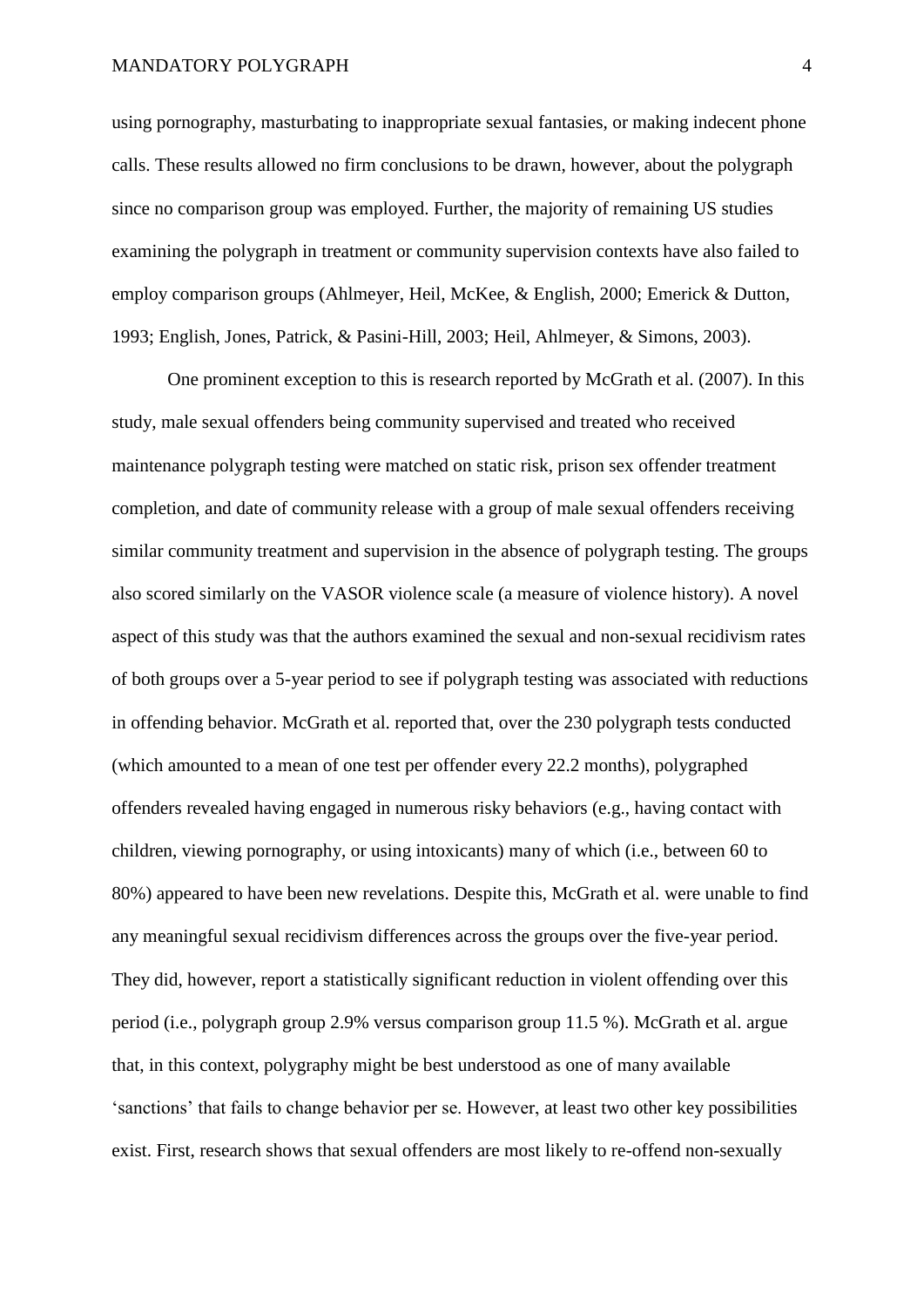(Hanson & Morton-Bourgon, 2005) suggesting that the most prominent behavior change detected following polygraphy might be changes in non-sexual offending. Second, although a comparison group was employed for the purposes of recidivism analysis, disclosure information was not collected from this group. In other words, it is unclear whether offenders under usual supervision conditions would have disclosed similar amounts of risk-related information. If so, this may have indicated that the polygraph was not exerting the intended effect, which casts doubt on whether recidivism differences should—in fact—be expected across the groups. The authors themselves acknowledge that polygraphy did not occur as frequently (i.e., once every 6 months) as recommended by professional guidelines. Consequently, it is unclear whether this aspect undermined the relative effectiveness of the polygraph in this context.

In the UK, a cautionary approach to polygraph testing with sexual offenders has been taken (British Psychological Society, 2004; Gannon, Beech, & Ward, 2008) and fewer polygraph research opportunities have been available due to the lack of legislation allowing polygraph use. As a result, the few UK studies that have been conducted have examined voluntary polygraph testing (Grubin, 2006, 2010; Grubin, Madsen, Parsons, Sosnowski, & Warberg, 2004; Madsen, Parsons, & Grubin, 2004). In 2004, for example, Grubin et al. reported some preliminary and encouraging findings from a Home Office supported voluntary polygraph pilot conducted with a small group of sexual offenders from three English probation areas. In this study, sexual offenders  $(n = 50)$  were allocated either to a Polygraph Aware group (i.e., told that they would receive a polygraph in 3 months time) or a Polygraph Unaware group (i.e., told they would receive a 'behavior review'). When offenders from both groups were tested, surprisingly, the majority (78%) failed their test and high levels of risk behavior in the community were disclosed ( $M = 2.45$  risky behaviors per offender). Because of this, both groups were warned that they should expect to receive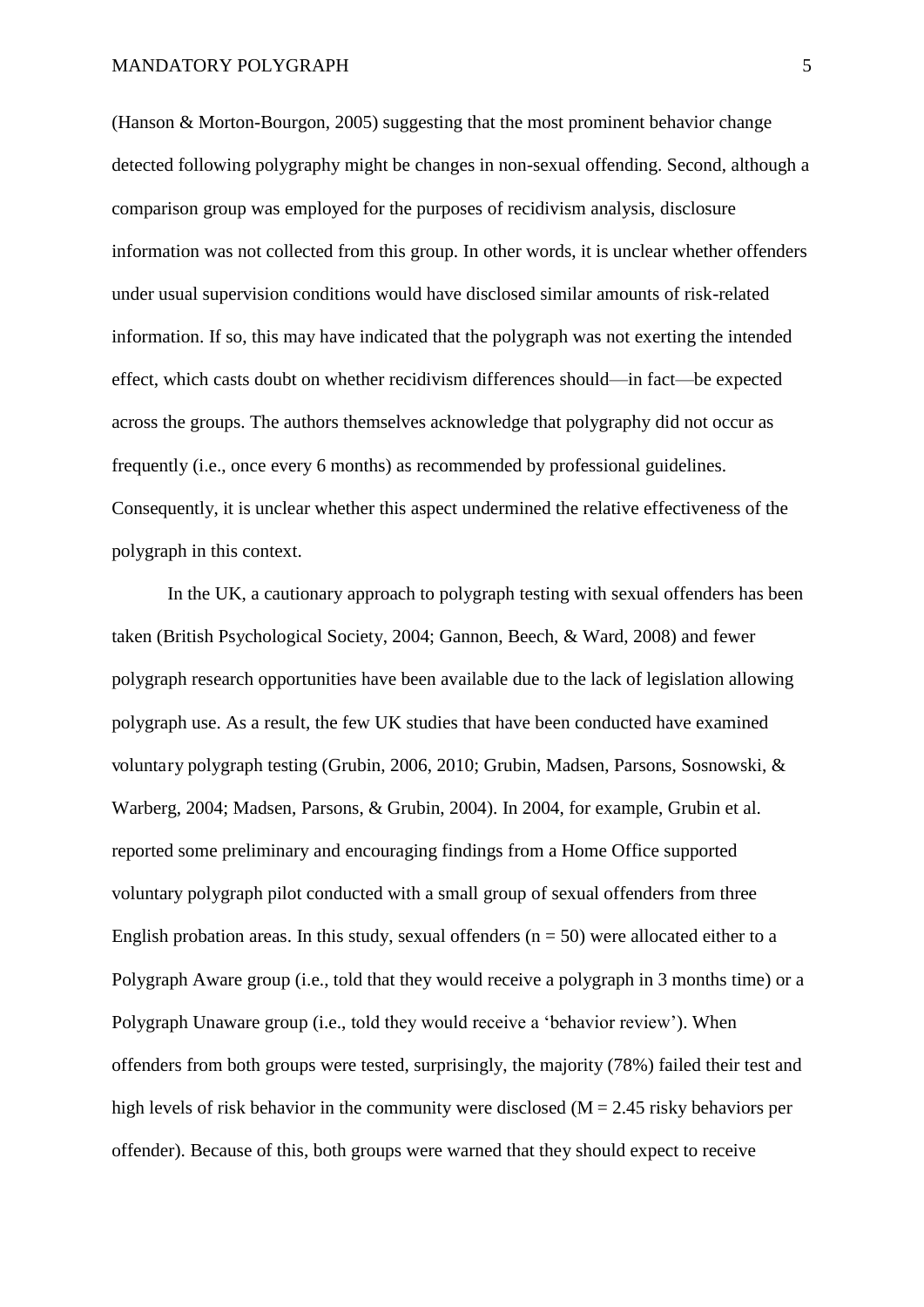another polygraph test in six months and previous group allocation was discarded. Upon retesting, most offenders passed the polygraph test (71%) and when offenders disclosed problematic behavior, it was found that this had generally already been discussed with appropriate professionals. However, due to the voluntary nature of this study, significant participant attrition meant that less than half of the original sample  $(n = 21)$  received testing at this stage.

 On the basis of these results, the National Offender Management Service (NOMS) commissioned a more sizable voluntary polygraph pilot conducted across ten English probation areas (Grubin, 2006; 2010). Most importantly, a group of offenders who received supervision as usual and were not polygraph tested were used to form a baseline comparison group. The Offender Managers of both polygraph and comparison offenders were asked to record any new information disclosed by their offender(s) as well as the impact of the disclosure(s) for supervision, treatment, and risk on a pre-prepared 'capture' form. Polygraph Offender Managers were asked to complete capture forms following polygraph testing while comparison Offender Managers were asked to complete the forms in relation to regular supervision that had occurred some months previously. Overall, Grubin (2006, 2010) reported that the odds of polygraph offenders making at least one disclosure relevant to their subsequent treatment, supervision, or risk assessment was 14 times greater than for comparison offenders. Interestingly, however, the seriousness assigned to these disclosures did not differ across the groups. Nevertheless, there were several limitations in the research design that prevented firm conclusions being drawn from this voluntary pilot. First, the voluntary nature of the pilot meant that it was unclear whether offenders less motivated to undergo polygraph testing would have disclosed to a similar extent. Second, the offenders selected as comparisons were not matched adequately on ethnicity, previous sexual offenses, or index offense. Third, Offender Managers were requested to complete and return disclosure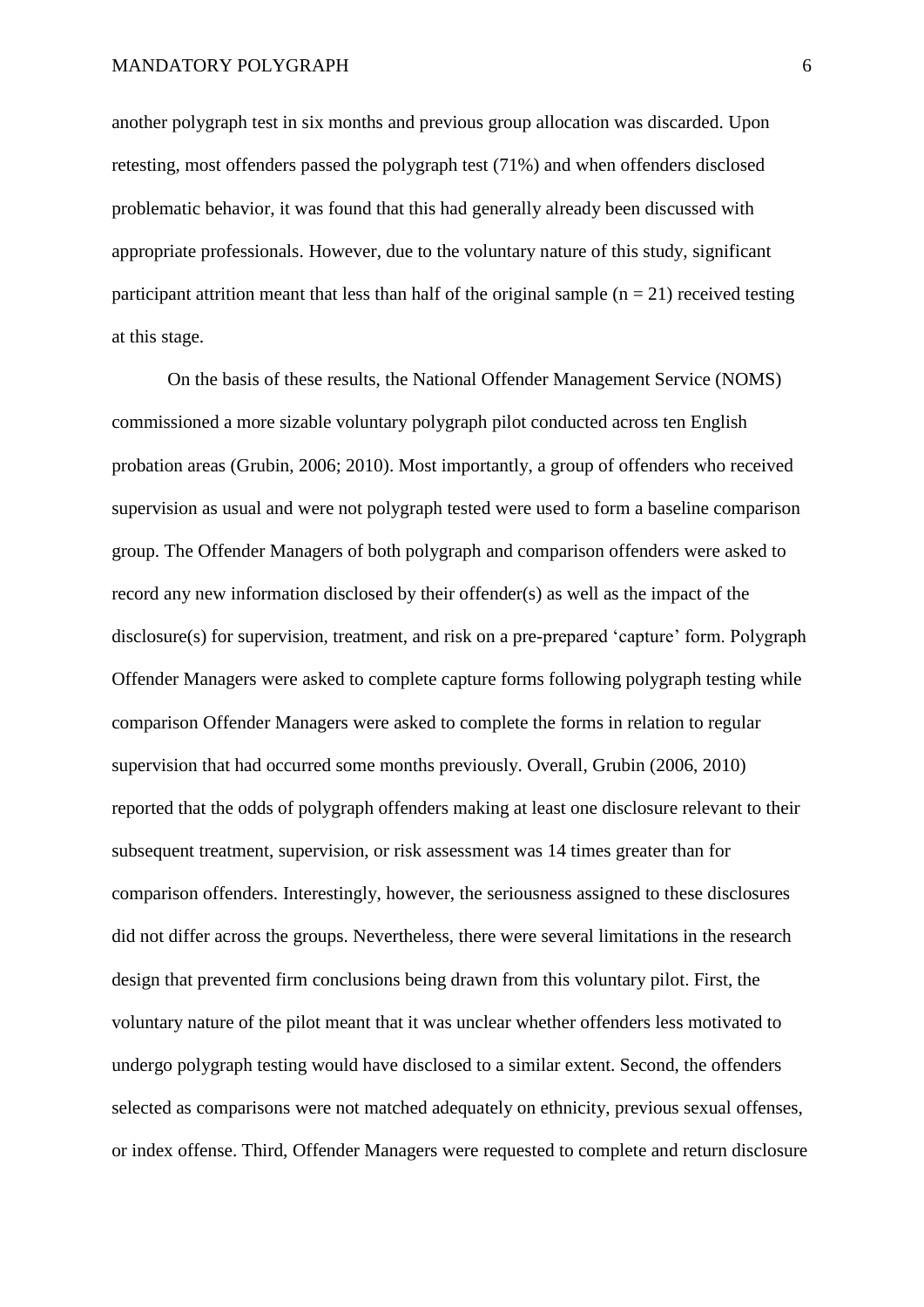capture forms, which resulted in poor data return figures (e.g., disclosure forms were unavailable for around 50% of polygraph offenders). Fourth, time at risk—that is, the time available to make disclosures in the community was not accounted for in this initial pilot. In other words, it is possible that the polygraphed offenders may have had more time in the community in which to make disclosures. Finally, the time points at which disclosures were collected was not controlled for, meaning that some Offender Managers were reporting on disclosures that occurred many months previous.

 It is in the context of this previous pilot that compulsory polygraph testing in the UK was introduced for a 'test' period and the associated research reported in this manuscript was commissioned. In brief, in April 2009, NOMS began to pilot compulsory polygraph testing for sexual offenders in eight probation areas across the East and West Midlands. Using legislation introduced into the Offender Management Act (2007), adult offenders over 18 years, sentenced to 1 year or more for a sexual offense and released from custody into one of the designated areas during the pilot period were required to receive polygraph testing as one of their license conditions. It is important to note that the polygraph was used within this pilot as a truth facilitator. In other words, offenders who failed to comply with their polygraph license condition—or who disclosed clear license breaches as a result of, or in anticipation of a polygraph test outcome—could be recalled to custody as a possible consequence. However, offenders could not be recalled to prison on the basis of test results alone.

The research described in this manuscript reports on the outcomes of this first pilot of compulsory polygraph testing in the UK. In particular, we aimed to extend and improve upon Grubin's previous UK work by ensuring that offender groups were more adequately matched and through collecting disclosure information from polygraph and comparison Offender Managers (1) via telephone in order to increase response rates, and (2) at matched time points. We also recorded time at risk in the community for both groups. The overall aim of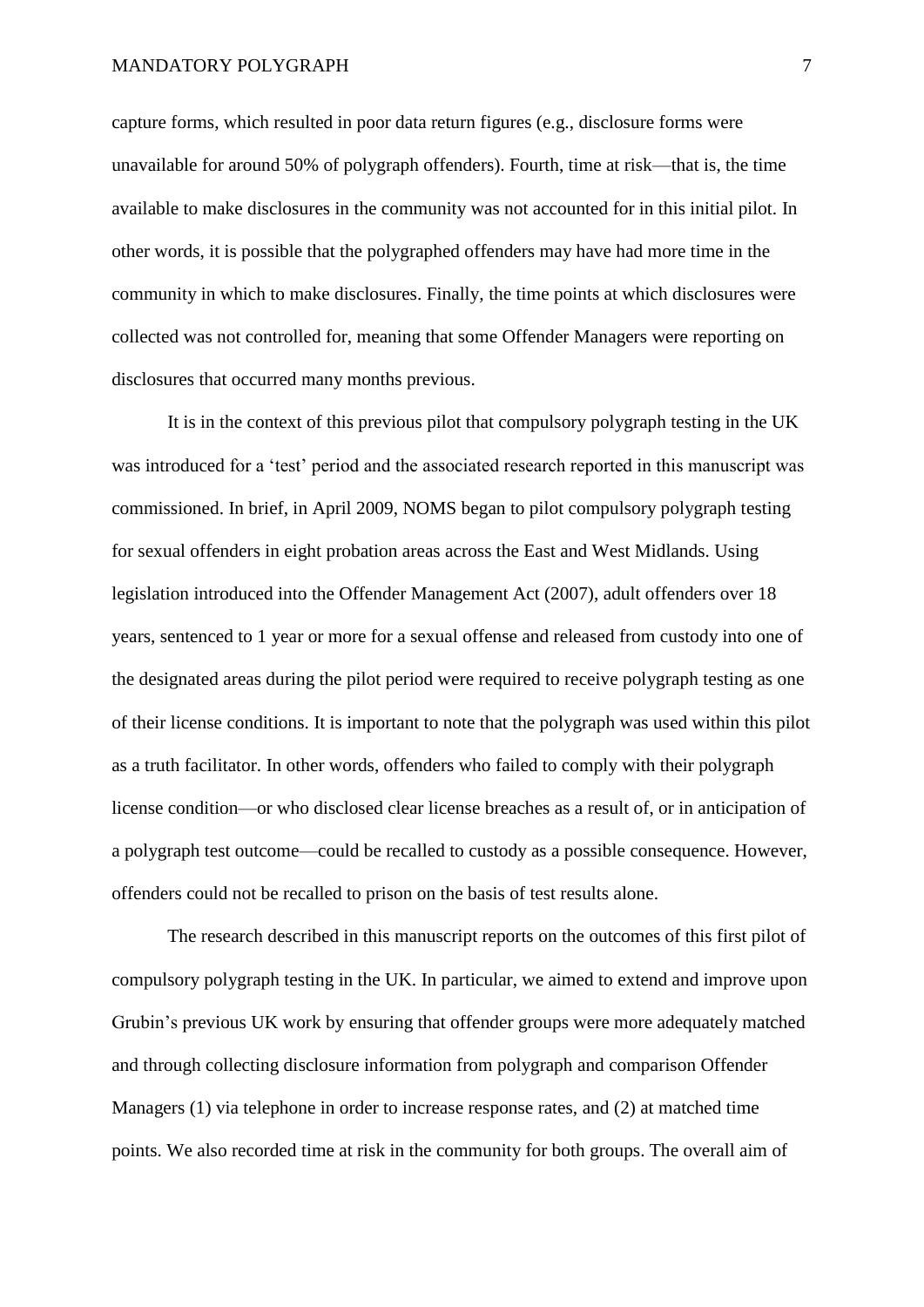the research was to assess whether compulsory polygraph testing would substantially aid standard sexual offender supervision practice in the UK context. In light of this, we set out to record only those disclosures deemed by supervising Offender Managers to be relevant to (i.e. made a difference to) the risk, management, supervision, or treatment of offenders (i.e., Clinically Relevant Disclosures; CRDs). Eight main questions were examined: (1) Does polygraph test outcome vary as a function of test experience? (2) Does the polygraph increase total numbers of CRDs and if so by how much and under what conditions? (3) Does the polygraph increase the probability that an offender will make a CRD? (4) Do particular offender characteristics (e.g., risk, offense type, treatment experience) affect the impact of the polygraph on CRDs? (5) How does polygraph test experience and test outcome affect CRDs? (6) Does the polygraph affect the seriousness of CRDs made? (7) Does the polygraph affect the actions taken by Offender Managers following CRDs? And (8) How useful do Offender Managers perceive the polygraph to be in their supervision of offenders?

#### **Method**

#### **Design**

This research was quasi-experimental since participants were not selected at random. Potential participants were selected according to their probation area. Individuals released from prison into a pilot polygraph probation area (i.e., one of eight East or West Midlands areas) who experienced their first polygraph test following 31<sup>st</sup> March 2010 were eligible for research inclusion (i.e., as a polygraph group member). While polygraph testing for these individuals was mandatory by law, research participation was made voluntary for these offenders using 'opt out' measures. These procedures and the research in its entirety was ethically evaluated and approved by the [BLINDED] ethical review board. Seven comparison areas from the North of England were selected by Ministry of Justice analysts to form a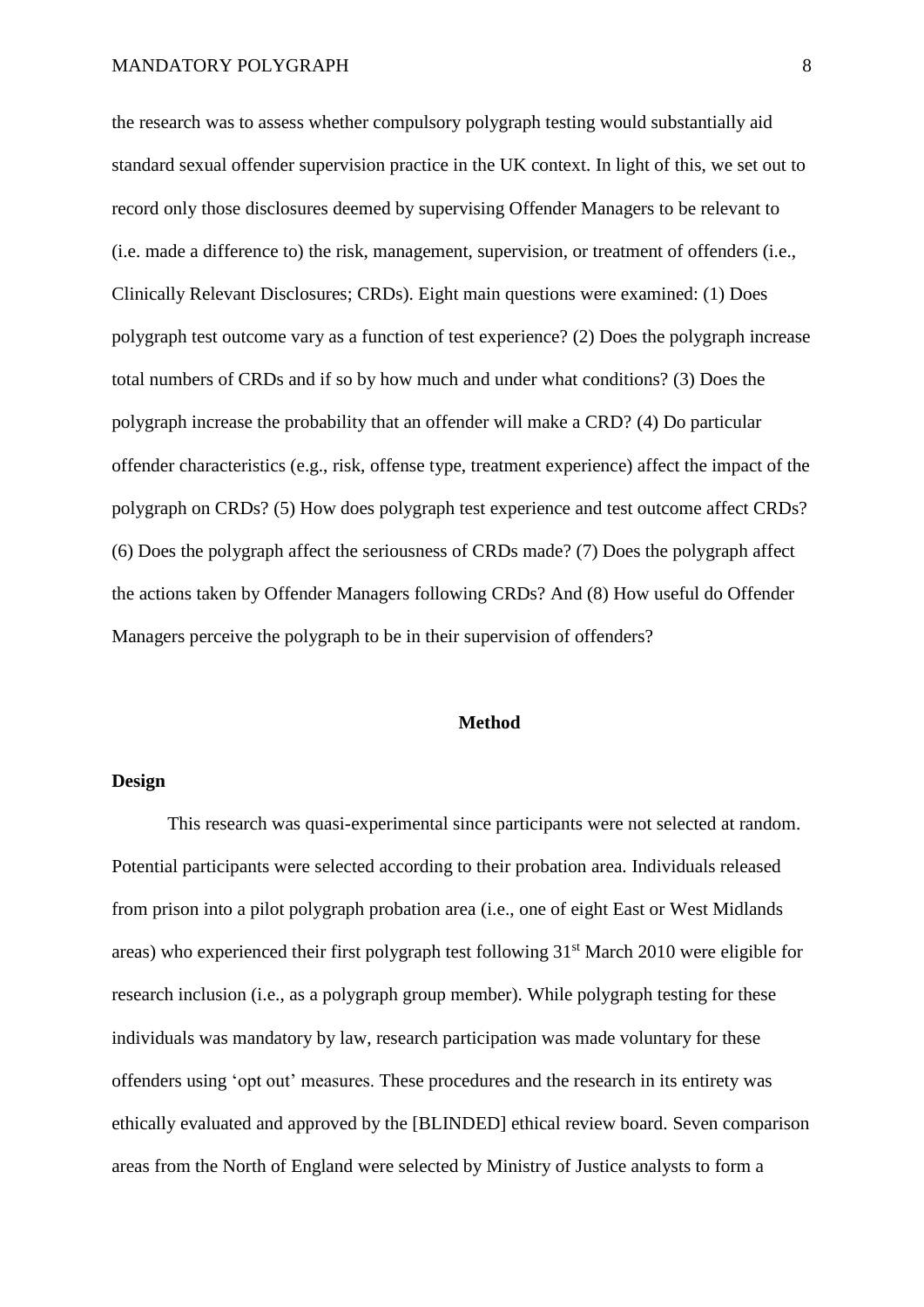comparison group. Areas were selected to match polygraph areas closely on rural/urban composition, key demographics, risk (as measured by the Risk Matrix 2000), and offender caseload statistics. Individuals released from prison into these areas following April 1, 2010 were eligible for research inclusion as a comparison group member.

#### **Participants**

A total of 367 individuals were initially eligible for research inclusion in the polygraph group. However, 12 opted out of the research<sup>1</sup>, and we were unable to establish contact regarding two potential participants. A further 21 potential participants were unsuitable for study inclusion (e.g., due to relocation outside a polygraph probation area). Thus, 332 participants remained in the polygraph group. In total, 351 individuals initially met eligibility for research inclusion in the comparison group. However, 30 potential participants opted out of the research, and we were unable to establish contact regarding two potential participants. A further 16 were unsuitable for study inclusion. Thus, 303 participants remained in the comparison group. As shown in Table 1, the polygraph and comparison groups did not differ statistically on age, sentence length, previous number of sexual offenses, offense type, RM2000 category, ethnicity, or gender. However, polygraphed offenders had spent a significantly longer period of time 'at risk' in the community ( $M = 343$ ) Days,  $SD = 171$  versus  $M = 272$  Days,  $SD = 140$  respectively),  $t(625) = 5.68$ ,  $p < .001$ ,  $d =$ .45. This is important since this meant that the polygraph group had been under supervision for longer, which could have allowed for a higher exposure to risk and a higher number of CRDs to be made.

#### Polygraph Testing Procedure

-

As noted earlier, mandatory polygraph testing for sexual offenders in England began operating in April 2009 following new legislation introduced under the Offender

<sup>&</sup>lt;sup>1</sup> All Offender Managers were asked to discuss the study with their offender(s) and to let the researchers know if any offender opted out of the research.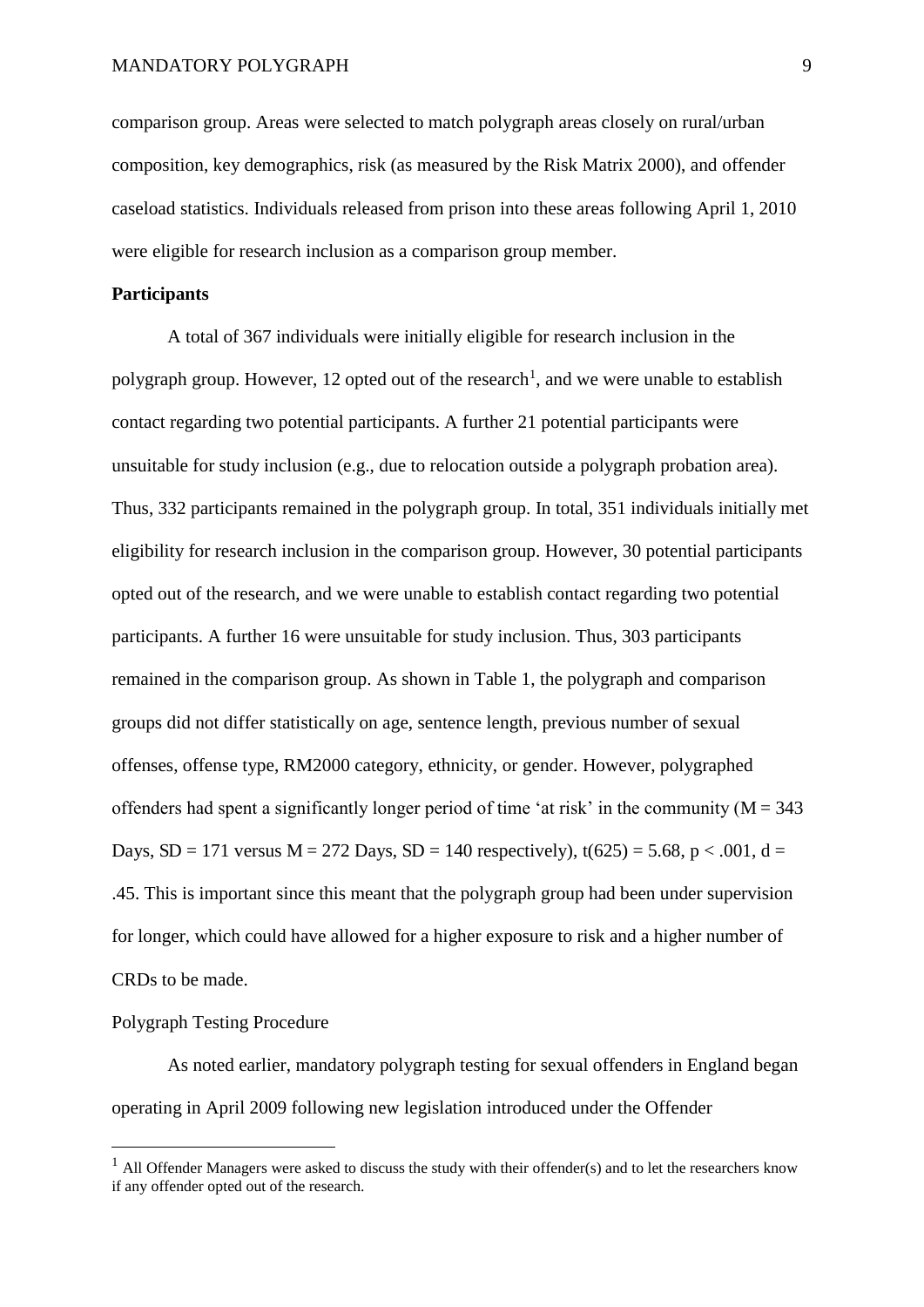Management Act, 2007. Within this legislation, polygraph testing became compulsory—as an additional license condition—for individuals serving one year or more for a sexual offense and released into any of the eight East and West Midland Probation Areas during the pilot period. Four polygraph examiners who were trained in Post Conviction Sex Offender Testing monitored and quality assured by Behavioral Measures (Dallas, USA) conducted the polygraph tests associated with this research. The tests conducted were maintenance tests designed, in collaboration with Offender Managers, to test each offender's compliance with aspects of their supervision/license. The outcome of the polygraph test suggested either that the offender was being truthful (No Deception Indicated; NDI), or untruthful (Deception Indicated; DI). In a smaller number of cases (see Table 2), the polygraph test outcome was either Invalid (i.e., perhaps due to offender movement or suspected use of counter-measures), or Inconclusive (i.e., the polygraph charts appeared ambiguous). The polygraph session comprised three main parts: the pre-polygraph interview (in which offenders were provided with an opportunity to disclose/explain any license breeches pre-test), the polygraph test itself (in which, offenders were directly questioned about their license compliance), and the post polygraph meeting (in which offenders discussed, and clarified if necessary, the outcome of their polygraph test results). The outcome of a polygraph session in its entirety was summarized by the polygrapher in a report and copied to the supervising Offender Manager.

A first polygraph test was typically scheduled and undertaken within the first three months of an offender being released from prison. Within the polygraph session, offenders might make a disclosure pre-test, within the test itself, or immediately post test to clarify a probable or actual test outcome. Under the National Offender Management Act Legislation (2007), test outcome itself (i.e., a DI result) could not be used to recall an offender to prison. Disclosed breaches, like any other supervision breach, would be further investigated/monitored following action by the Offender Manager and could be subject to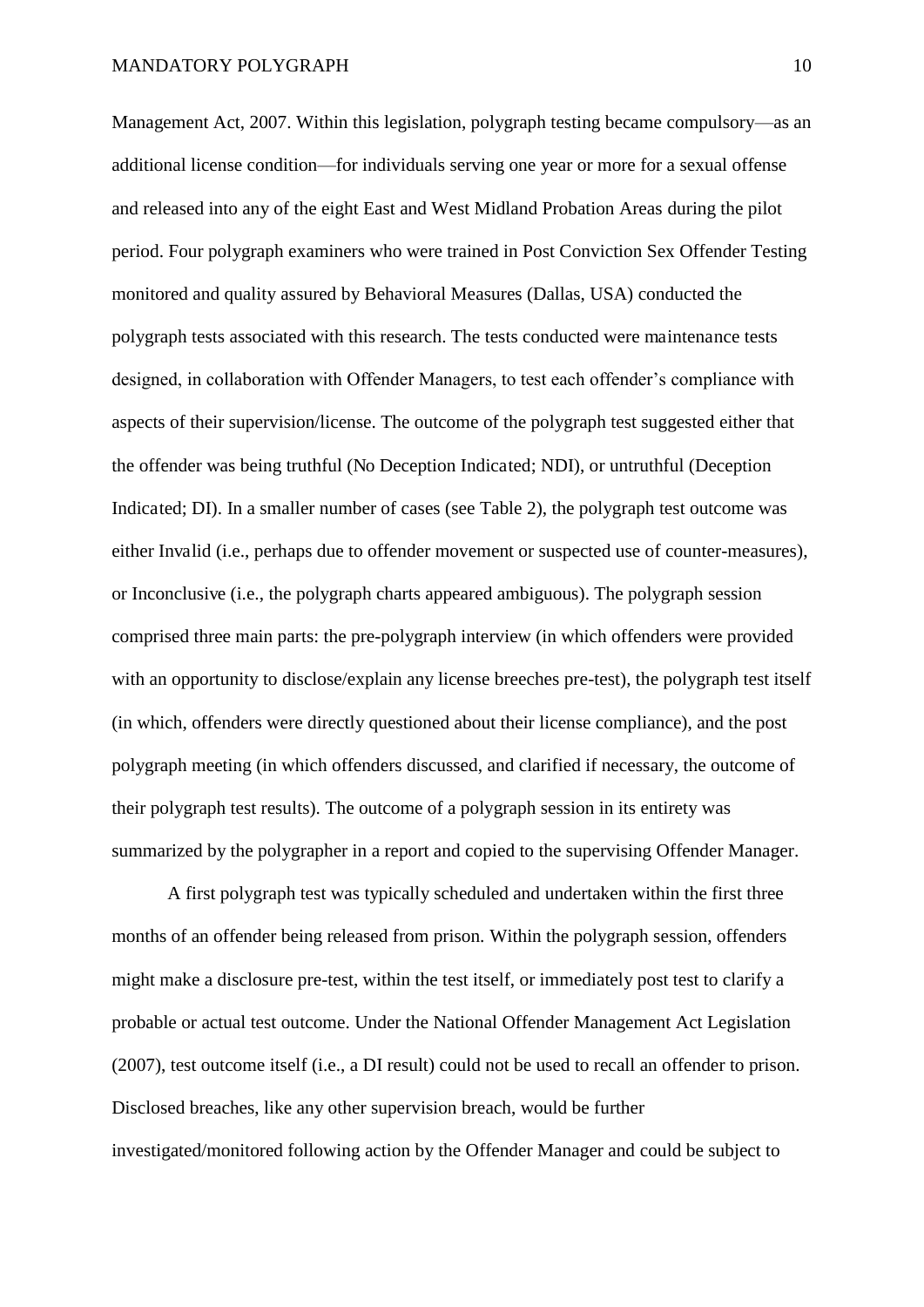enforcement action (e.g., recall to prison) being taken by the supervising Offender Manager depending on the seriousness of the breach. If, however, the polygraph test outcome indicated DI and the offender made no disclosure, an increase in supervision vigilance or change in supervision focus was typically made. Polygraph re-tests were scheduled according to test outcome. For those who received a NDI outcome, re-testing was generally scheduled at six months. For those who received a DI outcome, this time period was reduced to three months. Inconclusive or invalid test outcomes, on the other hand, resulted in a re-test being arranged as soon as possible within a three-month deadline. In between polygraph testing, offenders experienced the regular Offender Manager supervision received by the comparison group (i.e., scheduled face to face appointments or what we term 'regular supervision') and any scheduled treatment that they were receiving (in no particular set order).

We were contracted to evaluate the mandatory pilot partway through its implementation. Consequently, the results reported in this manuscript refer only to offenders who received a polygraph test after March 31<sup>st</sup>, 2010. Data was collected until 21 December, 2011. Within this period, 606 tests in total were successfully completed.

#### **Data Collection and Measures**

 Data collection occurred via quarterly phone calls made to each supervising Offender Manager (i.e., of polygraph and control offenders) to enquire about CRDs via a Disclosure Capture Form designed by MOJ analysts and amended and refined by the research team (see Appendix). The form recorded number of CRDs made by an offender as reported by their Offender Manager. Offender Managers in the polygraph group were asked to state whether each disclosure had been made within a polygraph testing session (i.e., before, during, or immediately post polygraph test) or within regular supervision sessions. Comparison Offender Managers were asked about CRDs in regular supervision. For Offender Managers of both polygraph and comparison offenders, if a disclosure had been made during regular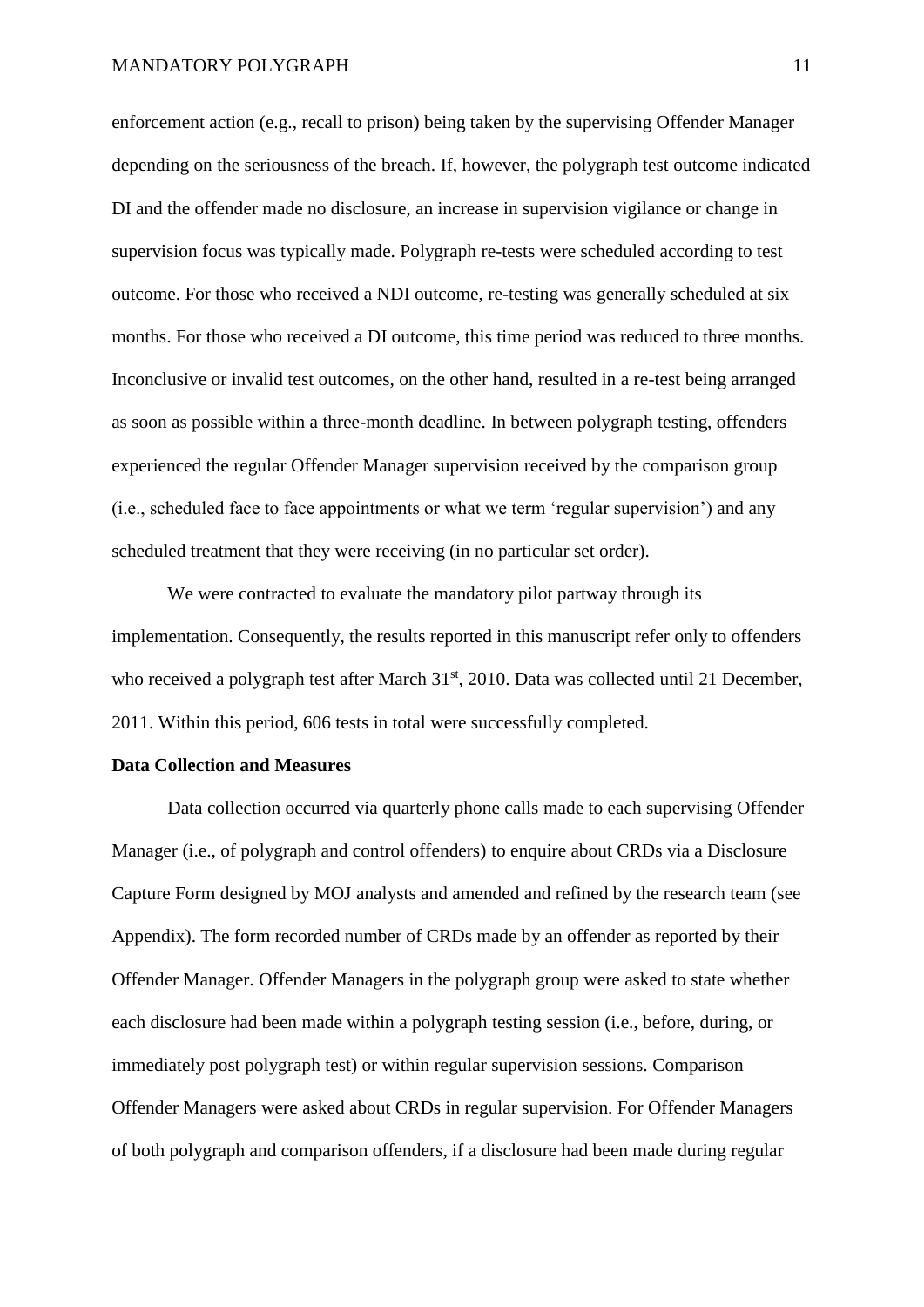supervision, they were asked to indicate what triggered this disclosure (e.g., was the disclosure spontaneous or as a result of third party information? See Appendix for other categories). Offender Managers were asked to rate the seriousness of one or more CRD(s) made during one discrete time-point (i.e., either a polygraph or supervision session). To illustrate, if an offender disclosed two CRDs during supervision (e.g., associating with known sexual offenders and making contact with children) then Offender Managers rated the overall session—rather than each separate CRD—according to seriousness (i.e., low, medium, high, very high, and reduced risk). Offender Managers were also asked to indicate the action(s) that they had taken as a result of the session disclosure(s) (e.g., increased assessment of risk, change of supervision focus, warning issued to the offender; see Appendix for other categories of action). Each disclosure was recorded as falling into one of four overall categories according to content: Thoughts, Feelings, and Attitudes (e.g., abusive fantasies), Sexual Behavior (e.g., use of pornography), Historical Information (e.g., admitting a previously unknown offense) or Changes of Circumstance/ Risky Behaviors (i.e., increased contact with children). Using the telephone method to capture CRDs elicited an excellent response rate from Offender Managers across both groups (> 99%; cf. Grubin, 2006; 2010).

#### **Procedure**

Offender Managers responsible for the supervision of each participant were telephoned by the researchers to obtain any demographic and / or offense-related data required as well as disclosure information. Polygraph offenders' demographic information was generally collected via a polygraph referral form completed by the individual who referred the offender for polygraph testing. For comparison offenders, this same demographic information was obtained during the first telephone contact with their Offender Manager. The first telephone contact made to a participant's Offender Manager by the research team was prompted either through receiving the offender's first polygraph test results (for the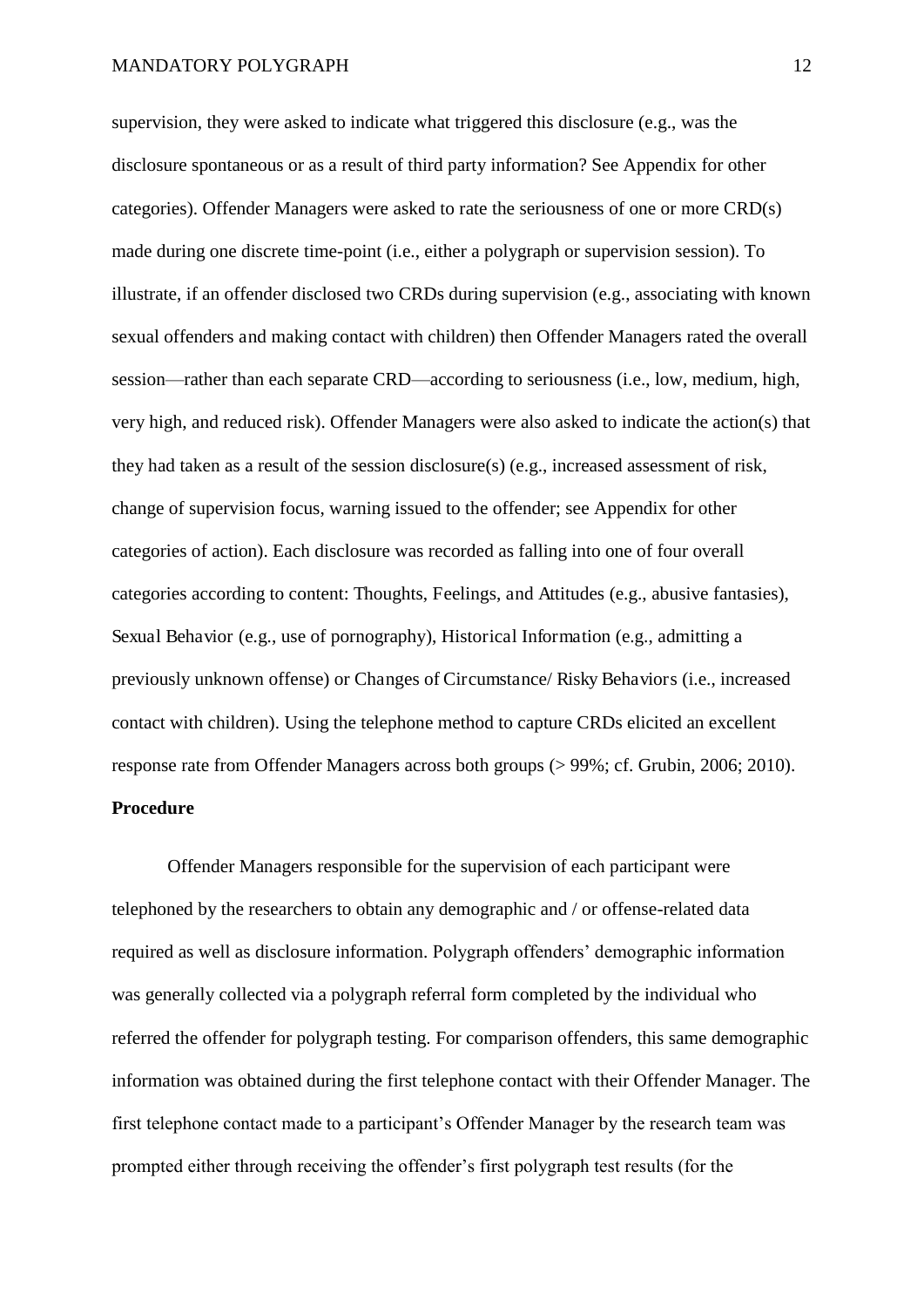polygraph group) or through notification of an offender's release into a comparison probation area (for the comparison group). During initial telephone contact, Offender Managers were asked to provide information about disclosures made since the individual's release from prison. After this initial contact, Offender Managers were called at three monthly intervals to collect further disclosure data using the same format. Finally, polygraph Offender Managers were asked to report on their perceptions of polygraph testing via four questions which were administered after each polygraph test: (1) How helpful have you found the polygraph in your management of the offender we have called about today ( $1 =$  not at all helpful,  $7 =$ completely helpful), (2) How helpful do you think the polygraph is for managing offenders generally? (1 = not at all helpful, 7 = completely helpful), (3) Was the test outcome itself useful? (Yes, No), and (4) How was the test outcome useful? (open-ended response). Phone call data collection ran from April 1, 2010 to December 21, 2011.

#### **Results**

#### Polygraph Test Outcomes

 The results of polygraph testing for first, second, and third tests are shown in Table 2 according to offender risk. Overall, this table indicates that the majority of tests conducted resulted in a NDI result. And, the percentage of tests classified as DI appear to decrease as experience of polygraph testing (indicated via test number) increases. When examining first test results according to risk level a significant association was detected between test result and risk,  $\chi^2$  (6, N = 310) = 17.55, p = .007. More specifically, higher risk offenders (i.e., those of medium, high or very high risk) appear to receive a higher percentage of DI test results on their first test compared with low risk offenders. High and very high risk offenders also appear to hold a relatively low number of NDI and higher number of INC relative to medium and low risk offenders. After gaining experience of the polygraph, however, the proportion of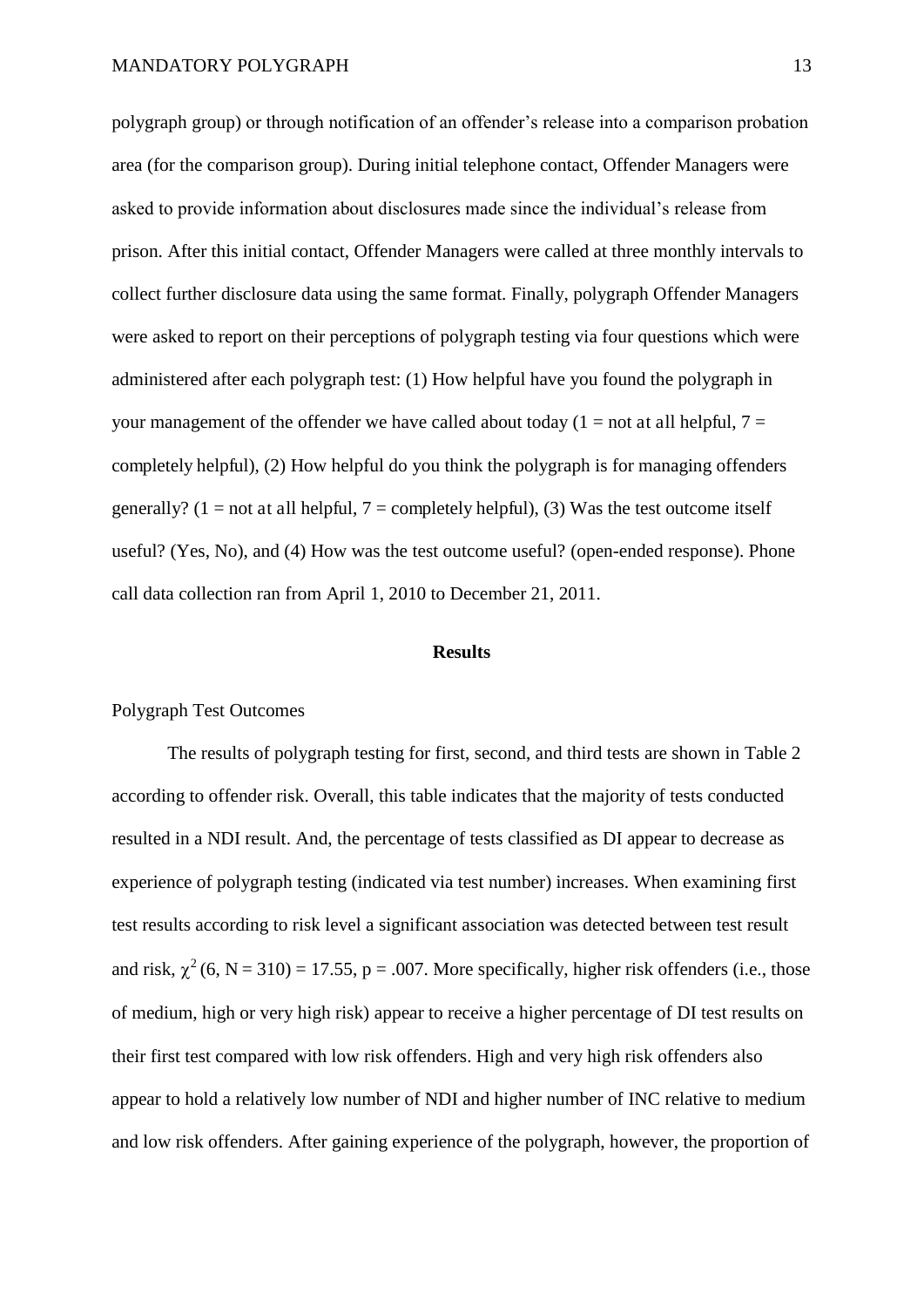NDI, DI, and INC test results becomes more equal across offenders of different risk levels,  $\chi^2$  $(6, N = 178) = 1.41$ ,  $p = .97$  and  $\chi^2$   $(6, N = 76) = 6.12$ ,  $p = .41$ , for second and third test respectively.

#### Numbers of CRDs

The total numbers of CRDs made for the polygraph and comparison groups respectively were 864 and 378 with some participants making multiple CRDs. When examining disclosure category (i.e., Thoughts, Feelings, and Attitudes, Sexual Behavior, Historical Information, Changes of Circumstance/ Risky Behaviors) and group (i.e., polygraph or comparison), a significant association was detected,  $\chi^2(3, N = 1219) = 66.48$ , p < .0001. As shown in Table 3, the majority of CRDs made across both groups related to Changes of Circumstance/ Risky Behaviors (e.g., increased access to children, contact with others who had sexually offended). However, participants who had experienced polygraph testing made more Sexual Behavior CRDs and fewer Thoughts, Feelings, and Attitudes and Historical Information CRDs. These results are unsurprising since polygraph testing was being conducted to examine license condition adherence and any possible inappropriate sexual behavior. Consequently, the majority of CRDs were associated with day-to-day increases in risk as opposed to general reflections on offending or life history (i.e., Thoughts, Feelings, and Attitudes or Historical Information).

 Table 4 shows the mean numbers of total CRDs made according to context and group membership. An ANCOVA including the covariate 'Time At Risk' revealed that polygraph offenders made significantly more total CRDs—on average—than comparison offenders (Ms = 2.60 versus 1.25 respectively),  $F(1,624) = 33.73$ ,  $p < .001$ ,  $\eta_p^2 = .05$ . These results show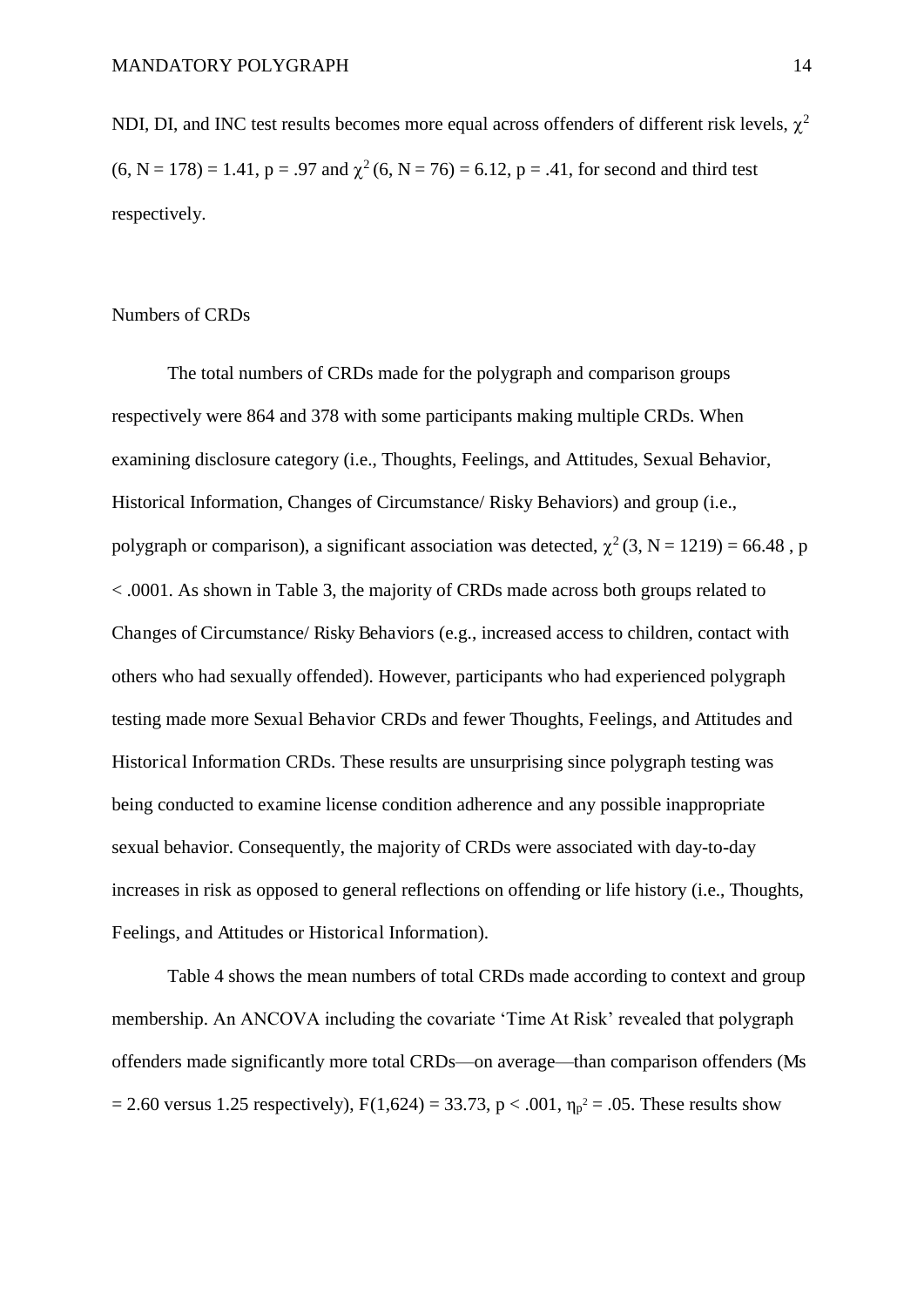that polygraphed offenders make more total CRDs even after controlling for length of time 'At Risk'.

#### Polygraph Session

 Table 4 shows that the majority of CRDs made by polygraph offenders are reported to occur at some point during the polygraph session ( $M = 1.49$ ). Furthermore, the majority of these disclosures  $(M = 0.96)$  occur in the pre-polygraph interview immediately prior to the polygraph test. These results suggest that knowledge of an impending polygraph test facilitates CRDs.

#### Regular Supervision

Table 4 shows that the mean numbers of CRDs made in regular supervision could not be statistically differentiated across the polygraph and comparison groups ( $Ms = 1.07$  versus 1.25 respectively),  $t(633) = 1.35$ ,  $p = 17$ . Thus, although a small amount of CRDs made in regular supervision were deemed to be polygraph-related by the Offender Manager—that is, resulted from knowledge of a forthcoming polygraph test or discussion of a previous test outcome—the polygraph did not appear to significantly alter the rate of CRDs made in regular supervision.

#### Proportion of CRDs

The results reported above suggest that the polygraph increases total number of CRDs. However, it is possible that only a small proportion of polygraph offenders are making substantially higher numbers of CRDs, and that these individuals are inflating the overall group CRD mean. Thus, we examined the proportion of offenders from each group who had made at least one CRD since custody release. In total,  $76.5\%$  (n = 254) of the polygraph group offenders and  $51.2\%$  (n = 155) of the comparison group offenders had made at least one CRD since custody release. These proportions were significantly different,  $\chi^2(1)$ ,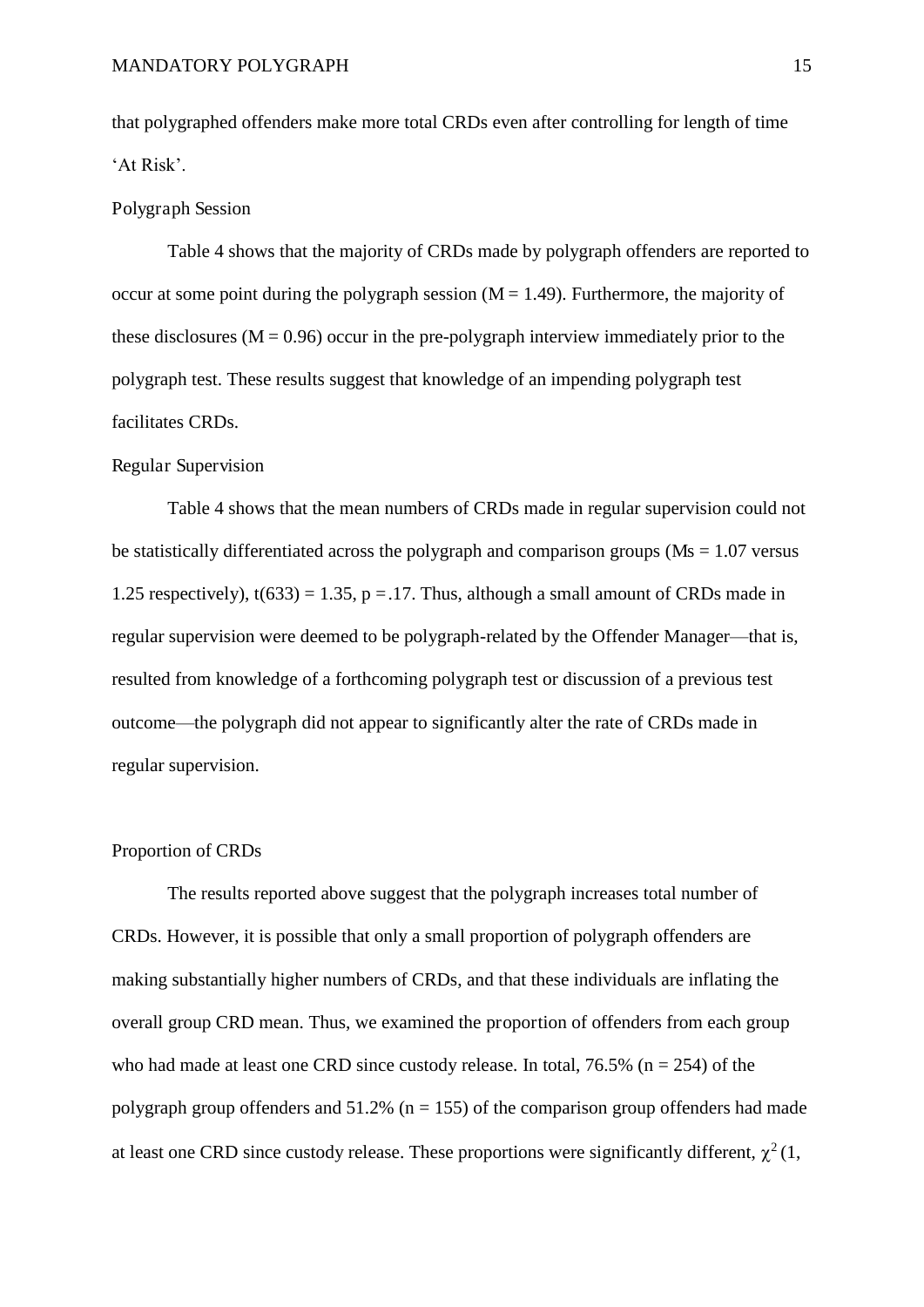$N = 635$ ) = 44.41, p < .001. The odds of making at least one CRD in the polygraph group was calculated as being 3.1 times greater than for the comparison group ( $CI = 2.2, 4.4$ ). Readers should note, however, that few offenders in the sample had experienced more than two tests.

#### CRDs: Risk and Offense Type

So far, the results suggest that polygraph offenders are more likely to make CRDs relative to the comparison offenders. However, it is possible that factors such as risk, and offense type affect the relative impact of the polygraph on CRDs. To examine the relationship between the polygraph and risk we first conducted a 2 x 3 (Group [polygraph, comparison] x Risk [low, medium, high/very high<sup>2</sup>]) between groups ANOVA on CRDs. This highlighted both a main effect of group,  $F(1, 568) = 34.42$ ,  $p < .001$ ,  $\eta_p^2 = .06$ , and risk,  $F(2, 568) = 8.09$ ,  $p < .001$ ,  $\eta_p^2 = .03$ . However, there was no significant group x risk interaction, F(2, 568) = 5.48,  $p = .43$ ,  $\eta_p^2 = .003$ . These results suggest that the polygraph's effects on CRDs appear to be stable across various risk categories of offender.

Next, to examine the relationship between polygraph testing and offense type we conducted a 2 x 4 (Group [polygraph, comparison] x Overall Offense Type [child, adult, mixed, pornography/Internet]) between groups ANOVA on CRDs. While the main effect of group was significant,  $F(1, 627) = 16.68$ ,  $p < .001$ ,  $\eta_p^2 = .03$ , neither the main effect of offense type, nor the group x offense type interaction was significant ( $Fs < 1$ ). Thus, offense type does not appear to exert any influence on CRDs either as a sole variable or in combination with the polygraph.

#### CRDs: Test Experience/Test Outcome

-

 $2$  Due to the small number of offenders with a 'very high' RM2000 score, we created one overall group of high and very high RM2000 offenders.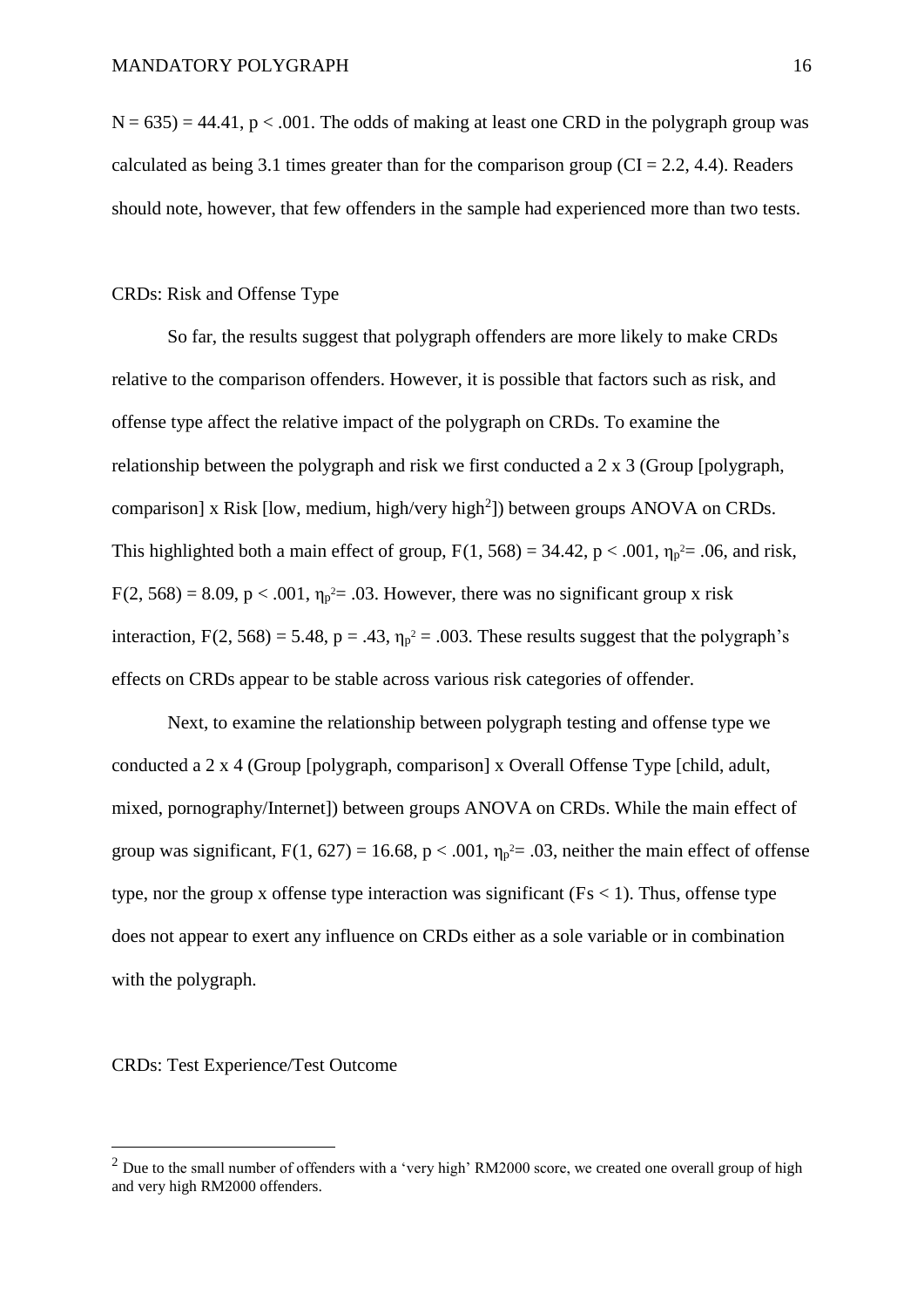A total of 66 offenders had attended three successful polygraph tests and had CRD data collected from their Offender Manager. Table 5 shows the mean numbers of CRDs made according to number of tests received and test outcome. First, we examined the overall effect of test number (i.e., one, two or three) on CRDs using a one-way repeated measures ANOVA. However, although CRDs appear to decline a little according to test experience (see Table 5), this decline was not statistically significant  $F(2, 70) = 1.14$ ,  $p = .33$ . Next, we examined the effect of test outcome (i.e., NDI, DI, or INC) on CRDs at each individual test. Here, we found that, during a first polygraph test, significantly higher numbers of CRDs were associated with receiving a DI test outcome compared with a NDI ( $p = .001$ ) or INC outcome  $(p = .04)$ . There appeared to be no significant effect of test outcome (i.e., receiving a NDI, DI or INC test result) on numbers of CRDs made at the 2nd and 3rd test.

#### Seriousness of CRDs

 Overall, polygraph offenders made CRDs in 572 sessions and comparison offenders made CRDs in 320 sessions. The seriousness assigned to sessions where CRDs were made did appear to differ between the polygraph and comparison groups  $\chi^2$  (4, N = 892) = 15.03, p < .005 when all ratings were examined. However, a selected examination showed that CRD seriousness ratings of low, medium, high, and very high were similar across groups  $\chi^2(3, N =$  $892$ ) = 7.48, p = .06. Thus, the overall difference across the groups may have been driven by the lower proportion of polygraph offenders who were judged to have made CRDs that reduced their risk relative to controls (3.1% versus 7.2%).

#### Actions Taken Following CRDs

 A total of 1,120 actions were reported as a result of CRD sessions for polygraph offenders and 611 for comparison offenders. A greater number of actions would be expected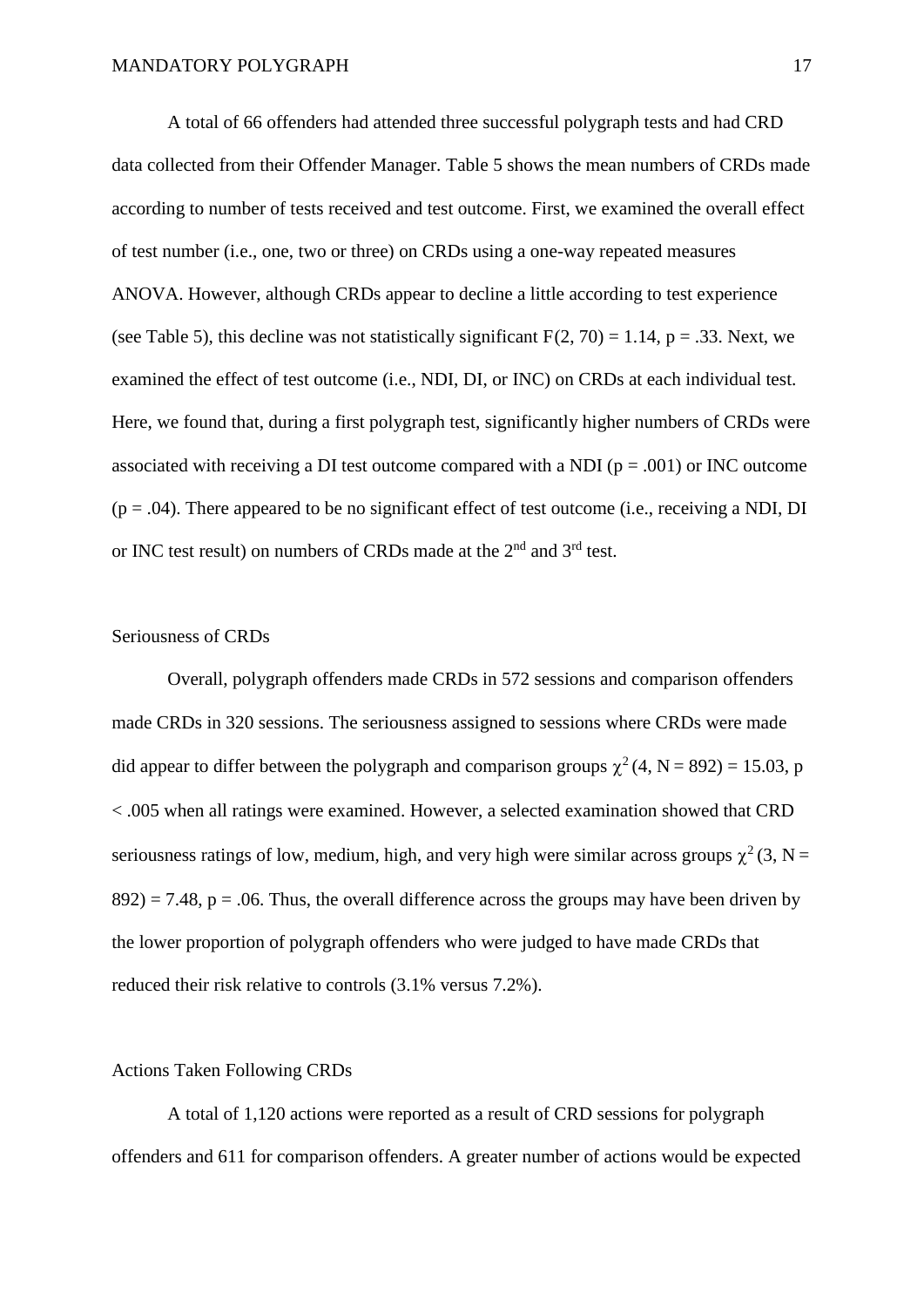given that polygraph offenders made CRDs in many more sessions than the comparison offenders (i.e., 572 versus 320 sessions respectively). Therefore, in order to examine whether action type differed across the groups we compared the proportion of polygraph versus comparison Offender Managers who reported taking at least one action from the list specified in Table 6. More polygraph Offender Managers, compared to comparison Offender Managers, reported taking at least one action that involved increasing supervision/controls, informing MAPPA, informing a third party, changing supervision focus, and issuing a warning to the offender. The number of polygraph Offender Managers who took at least one action of recommending recall did not differ significantly from that of comparison Offender Managers. However, analysis of actual recalls made during the project illustrated that 70 polygraph offenders were recalled to custody compared with 42 comparison offenders. Offender Managers reported that just under one third of polygraph recalls  $(31.4\%; n = 22)$ were attributable to the effects of the polygraph.

#### Offender Managers' Perceptions of Polygraph Testing

 Following each polygraph test, perceptions of polygraph usefulness (on a scale from 0; Not at all helpful to 7; Completely helpful) were collected from each Offender Manager in the polygraph group (see Table 7). Throughout all stages of testing, Offender Managers—on average—reported finding the polygraph helpful in their management of offenders generally as well as individual cases. These perceptions appeared to remain relatively stable as Offender Managers experienced more tests (i.e., through Tests 1, 2, 3 and 4). When asked to focus on usefulness of the polygraph test result for supervising their individual offender, the majority of Offender Managers (i.e., > 80%)—across all tests—reported that the test outcome was useful. When asked to specify exactly how the test outcome was useful, the most popular response provided by Offender Managers—across all tests—was that the polygraph gave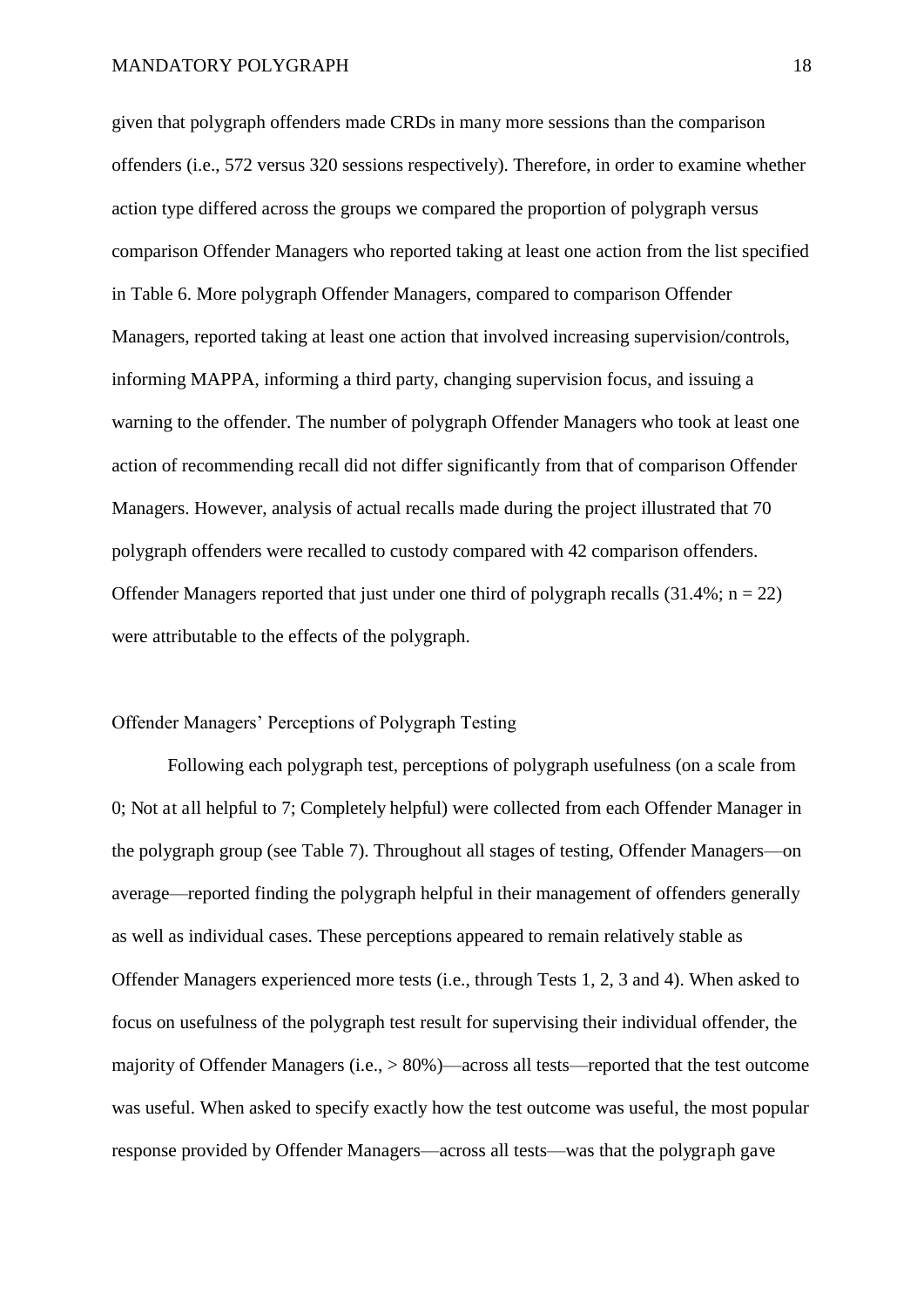confidence that the offender was sticking to license conditions followed by the polygraph discloses risk and/or makes it easier to challenge risk.

#### **Discussion**

This research was commissioned to investigate a trial of UK compulsory polygraph testing for sexual offenders released into the community on license. As such, there were certain practical constraints regarding research design that should be considered when examining key findings. First, the study was quasi-experimental and did not involve random assignment of offenders into groups. Consequently, although we are confident that key variables are not playing a confounding role (e.g., static risk), it is more difficult to rule out the effects of any possible unidentified confounding variables (e.g., dynamic risk; see McGrath et al., 2007). Second, the comparison group of offenders—ideally—should have been asked to attend six monthly interview sessions that matched the approximate timings of polygraph sessions. This would have controlled for the additional 'disclosure' polygraph session received by the polygraph offenders. Despite these caveats, however, our findings taken as a whole — indicate possible benefits that compulsory polygraph testing may provide current UK community supervision strategies.

Overall, in terms of examining whether test outcome varied as a result of polygraph experience (i.e., our first question), polygraph test outcome data showed that offenders were most likely to pass their first polygraph text (i.e., 50.6% received an NDI result). However, some offenders (28.6%) failed their first polygraph test with a DI result. This suggests that just under a third of the polygraphed offenders — prior to their first test — failed to reveal information relevant to their supervision, treatment, or risk management. Our results also highlight that higher risk offenders (i.e., medium, high, and very high risk) were more likely to receive a DI first test compared to low risk offenders. However, the percentage of DI results decreased across the first two tests for offenders as they experienced more polygraph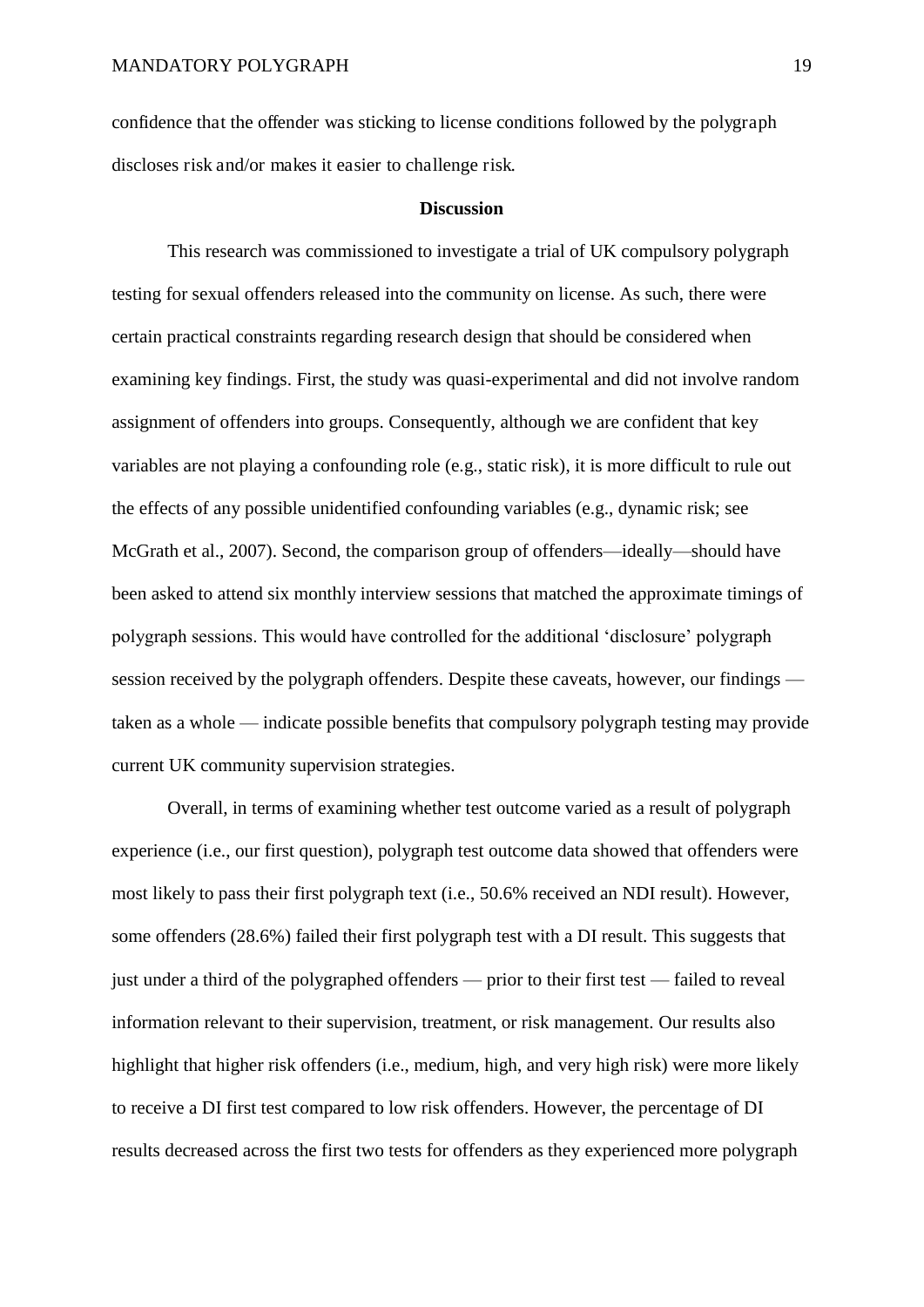testing. This suggests that their knowledge of polygraph testing may have increased compliance with license requirements. These findings fit with previous research indicating that DI outcomes lessen with test experience (Grubin et al., 2004). Of course, an alternative explanation for this decrease might be that offenders simply learn how to 'beat' the polygraph test. However, there were seemingly no increases in the percentages of 'Inconclusive' or 'Invalid' test outcomes that one might expect if offenders were operating in this manner.

Our second and third questions related to whether the polygraph would increase total numbers of CRDs (and if so, which contextual factors would increase CRD numbers) as well as whether the polygraph would increase the proportion of offenders making at least one CRD. Our research showed that polygraphed offenders made significantly more total CRDs than comparison offenders under usual supervision procedures ( $Ms = 2.6$  versus 1.25 respectively). These CRDs tended to relate to changes of circumstance or risk associated with, for example, increased access to children, license breeches, and associating with other known offenders. Importantly, this difference in total CRDs occurred in the context of both groups being statistically similar on age, sentence length, previous number of sexual offenses, offense type, RM2000 category, ethnicity, or gender and when the difference in time at risk in the community was controlled for in the analysis. Interestingly, polygraph offenders made statistically similar levels of CRDs throughout usual supervision to that of the comparison group ( $Ms = 1.07$  versus 1.25 respectively) and only a very small proportion of polygraph offenders' supervision disclosures were deemed to be polygraph-related by their Offender Managers. However, more than one half of the polygraph group's total overall CRDs were made in the polygraph session itself ( $M = 1.49$ ) and the vast majority of these (i.e., 64.4%) occurred in the pre-polygraph interview.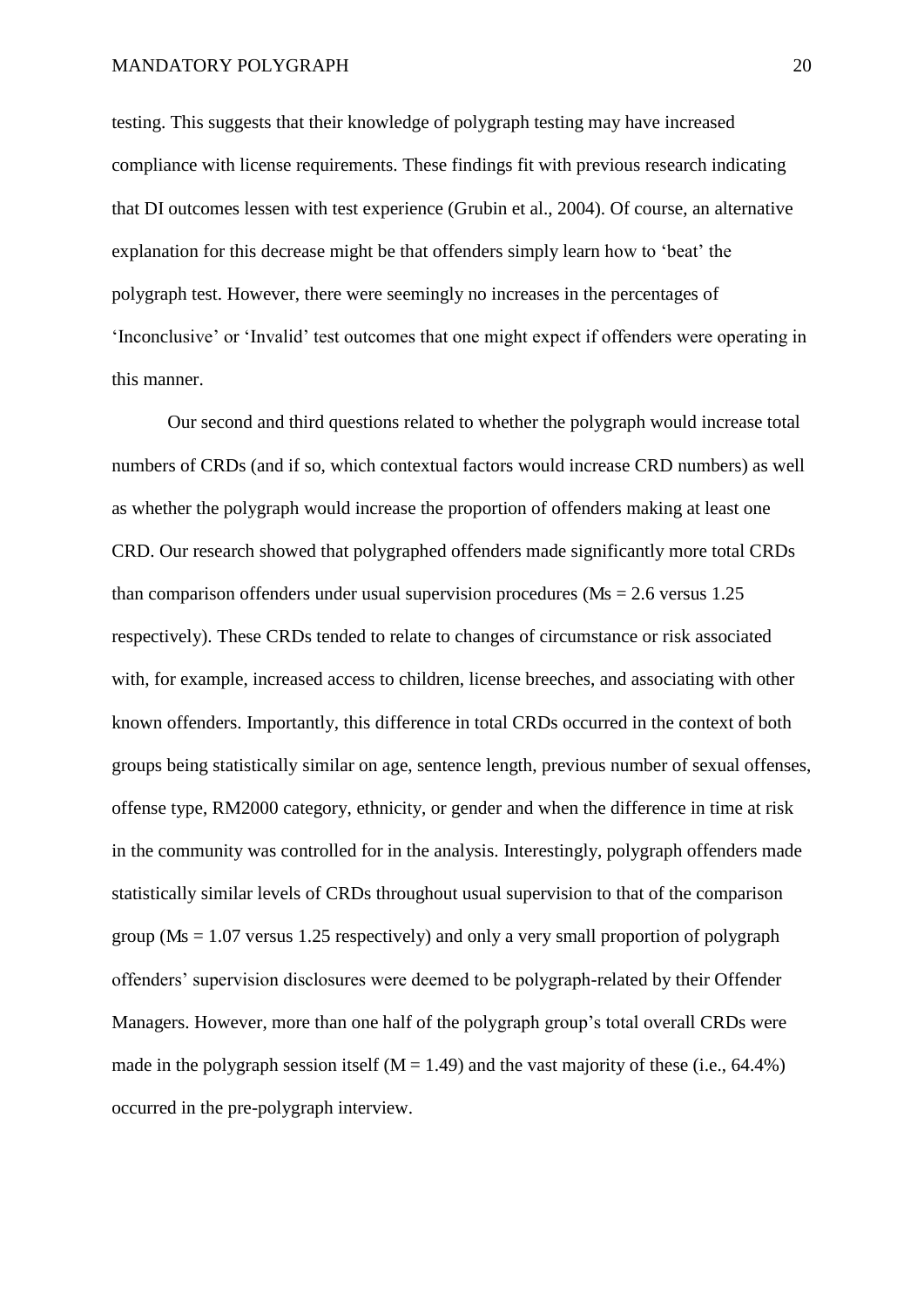When we examined the proportion of offenders from each group who had made at least one CRD since release from custody, we calculated that the odds of a polygraph offender making at least one CRD since custody release was three times higher than that of the comparison offenders. Taken as a whole, these results both extend and support Grubin's (2006, 2010) previous findings in relation to voluntary UK polygraph testing. In Grubin's study, the reported odds of polygraph offenders making at least one disclosure relevant to their subsequent treatment, supervision, or risk assessment was 14 times greater than comparison offenders. Our findings indicate that the odds of polygraph offenders making at least one CRD disclosure are meaningful but much smaller in magnitude than that reported by Grubin (2006, 2010). We suggest that the alleviation of key confounds associated with Grubin's earlier voluntary research has revealed a more realistic picture of the polygraph's capabilities as a CRD facilitator. Our analysis of total CRDs across the two groups extends previous community supervision research in both the UK and the USA in relation to polygraph testing (i.e., Grubin, 2006, 2010; Grubin et al., 2004; McGrath et al., 2007). Our research shows that the number of CRDs made by offenders under supervision in the community doubles when they are required to comply with polygraph testing. Previous studies have either failed to calculate the total number of disclosures for analysis (e.g., Grubin, 2006, 2010) or have not had access to comparative control group information for comparison purposes (McGrath et al., 2007). Not only does our research highlight the relative volume of CRDs made by polygraphed offenders but it also pinpoints — more accurately than previous research — exactly when such disclosures are made. In short, although offenders who received polygraph testing could make disclosures at any time during routine supervision or the polygraph session itself, our research shows that disclosures were most likely to occur at some point in the polygraph session and often these disclosures occurred immediately prior to polygraph testing. This suggests that mere knowledge of an imminent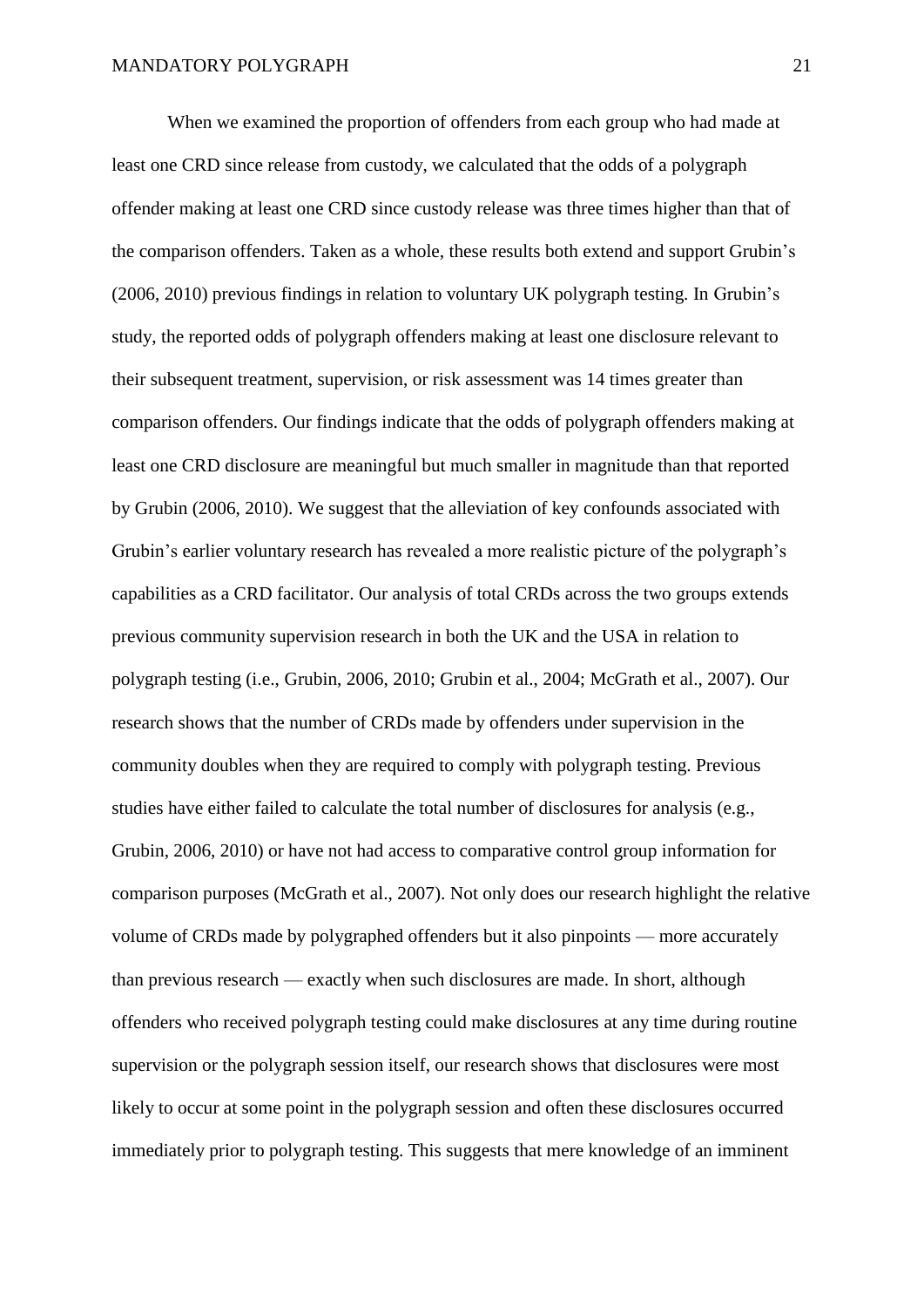polygraph test appears to elicit CRDs. This finding also suggests that had we been able to ask the comparison group to attend interview sessions that matched the timings of the polygraph sessions, the polygraph would still have elicited superior levels of CRDs.

In line with our fourth question, we examined whether factors such as risk, and overall offense type affected the relative impact of the polygraph on CRDs. The results suggested that, at least in this sample, the polygraph's effects on CRDs were stable across various risk and offense types. Examination of the relative impact of such factors on polygraph-related CRDs in the community has not been undertaken within the UK context previously and US studies lack adequate comparison groups with which to make satisfactory comparisons (McGrath et al., 2007). Consequently, our findings represent a step forward in this area and suggest, encouragingly, that the polygraph may be beneficial as a truth facilitation tool across all offender types.

In line with our fifth question, we examined the effect of test outcome (i.e., NDI, DI, or inconclusive) on CRDs according to test number. Here, we found that, during a first polygraph test, significantly higher numbers of CRDs were associated with receiving a DI test outcome compared with a NDI or inconclusive outcome. This effect appeared to dissipate on subsequent tests, however, where offenders received fewer DI results. To our knowledge, this particular question has not been adequately studied in community settings either in the UK or the US. Although we only had a small number of individuals in our sample who had experienced multiple successful polygraph tests ( $n = 66$ ), our results suggest that it is the first test — which elicits higher numbers of DI results — and is most likely to facilitate CRDs. These results appear to support and extend Grubin et al.,'s (2004) previous work examining voluntary polygraphy in the UK. From these results, it is possible to tentatively conclude that an initial polygraph experience may be important for initiating either more compliance with license conditions and or more honest discussion with supervising Offender Managers.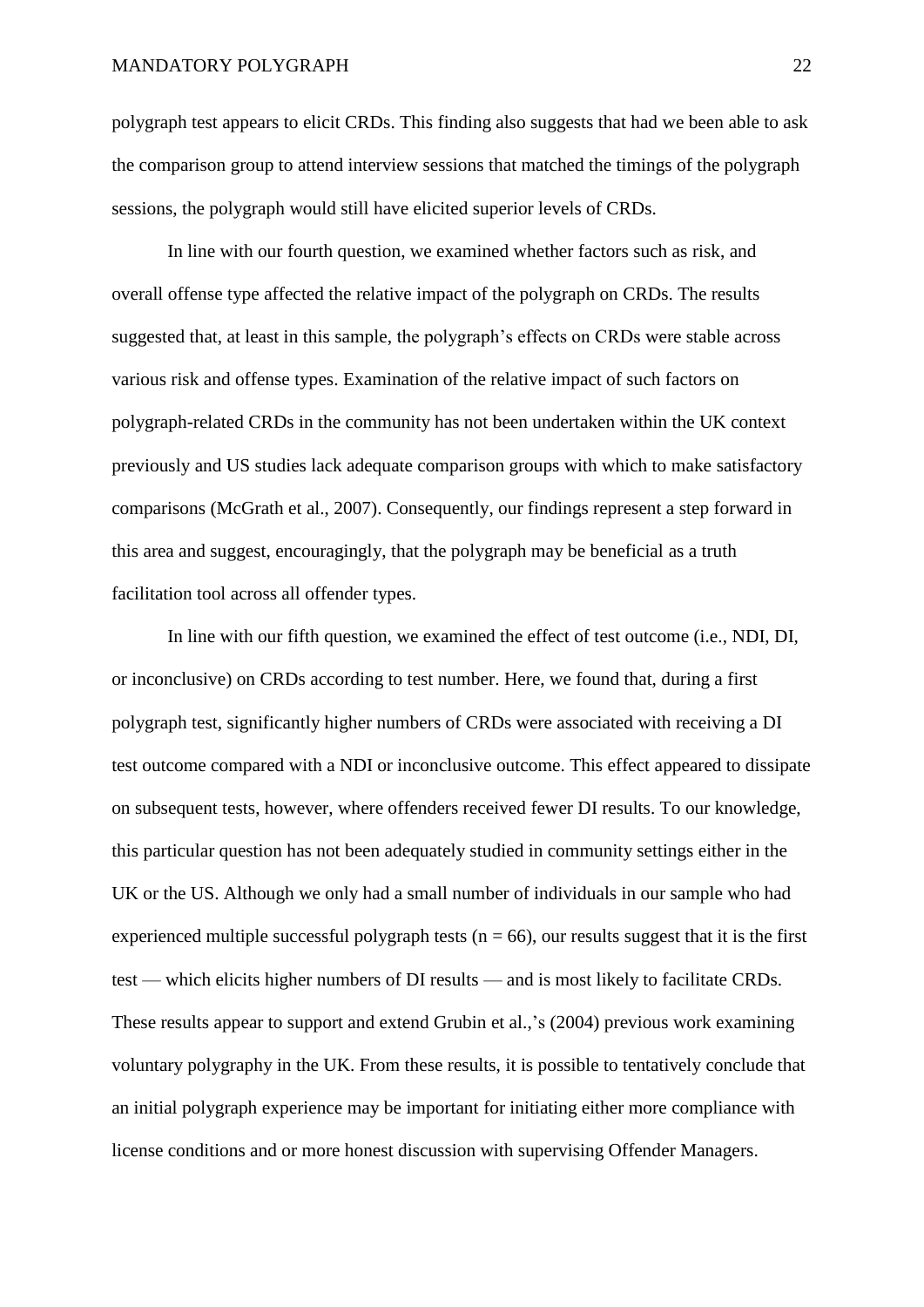Our sixth and seventh questions related to whether the polygraph affected the seriousness of CRDs made or the actions taken by Offender Managers. Interestingly, similarly to Grubin (2010) we found no evidence to suggest that the polygraph affected seriousness of CRDs (i.e., low, medium, high, and very high ratings); although we did find increased proportions of Offender Managers in the comparison group, relative to the polygraph group, who were more likely to rate disclosures as having 'reduced risk'. This suggests that, although the polygraph increases the number of disclosures made and the proportion of offenders making a disclosure, it is not generally eliciting disclosures that are more serious in nature. In terms of the actions taken following a CRD, we found that polygraph Offender Managers were more likely to take an action that involved increasing supervision/controls, informing MAPPA, informing a third party, changing supervision focus, and issuing a warning to the offender. Of course, it is possible that the Offender Managers of polygraph offenders were over cautious in their actions following a CRD since they were acutely aware of the polygraph pilot and of its importance in eliciting CRDs. However, it is also possible that polygraph offender managers were simply acting on a somewhat more accurate and complete picture of risk relative to comparison Offender Managers. Polygraphed offenders certainly received more recalls to prison than the comparison offenders during the pilot research (70 versus 42). And, since a recall to prison is related to an Offender Manager's significant concerns regarding risk of harm, this suggests that Offender Managers may have been more vigilant as a result of the polygraph. Whether this was as a result of simply being told that they were involved in the pilot, or as a direct result of the test outcomes, however, is a little less clear.

Most important, perhaps, were our findings in relation to our eighth question which examined Offender Managers' own view of the polygraph and its overall usefulness. The majority of Offender Managers reported finding the polygraph helpful in their supervision of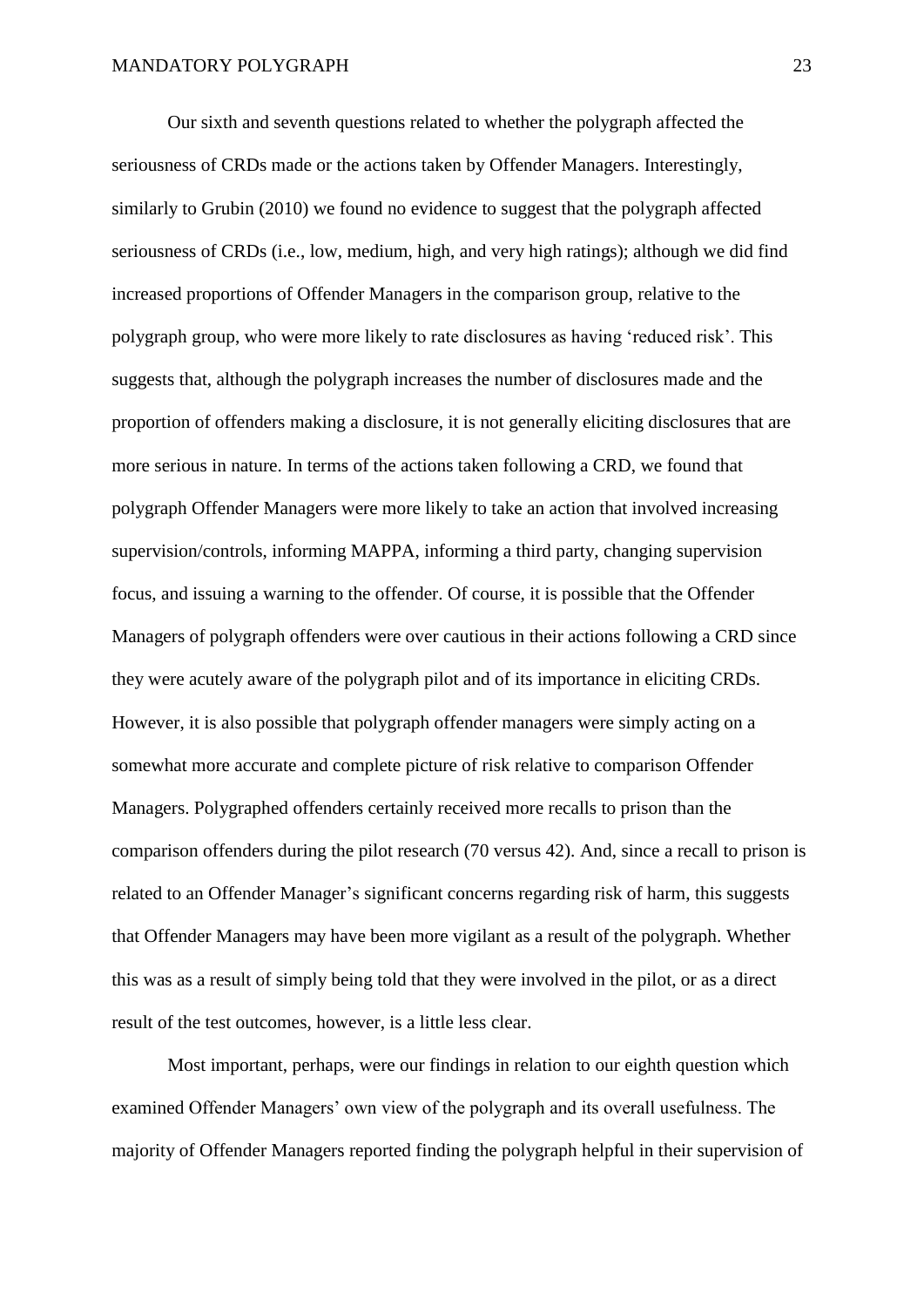offenders. Most significant, perhaps, was the fact that they felt that the test outcome was helpful since it disclosed risk and/or provided them with confidence in the offenders' honesty. They also highlight an often-neglected aspect of polygraphy. That is, that it may be used to support Offender Manager's confidence in their offender's self-reported behavior.

Overall, these findings add to the pre-existing body of research advocating the practical utility of the polygraph as a post-conviction tool (e.g., English et al., 2000; English et al., 2003; Grubin, 2006; 2010). However, there are several limitations associated with this research that should be borne in mind when appraising the overall results. First, this study did not include large numbers of offenders who had offended against both adults and children or who had unusual victim types (e.g., mentally impaired adults). Consequently, this limits the conclusions that may be drawn regarding the effects of polygraph testing with these particular subgroups. Second, although a relatively large amount of data was available on CRDs overall, only a small number of polygraph offenders had received multiple tests and had CRD data collected. Consequently, this limited the amount of data available with which to draw conclusions about the effects of test experience on CRDs. Third, the findings relied almost exclusively on Offender Managers reporting CRD numbers to the research team via telephone. It is possible that Offender Managers in the polygraph group—either consciously or unconsciously—experienced more motivation to provide large numbers of CRDs to the research team since they were highly aware of the overall study aims and possible implications (i.e., that a successful pilot would result in possible future mandatory use across the UK). Furthermore, as with all self-report research, the quality of information provided by Offender Managers varied across individuals with some Offender Managers having to be repeatedly prompted regarding the definition of a CRD. Finally, this study did not specifically examine whether polygraph-related disclosures indicate behavioral changes signaling imminent reoffending (cf. McGrath et al., 2007) and neither did it set out to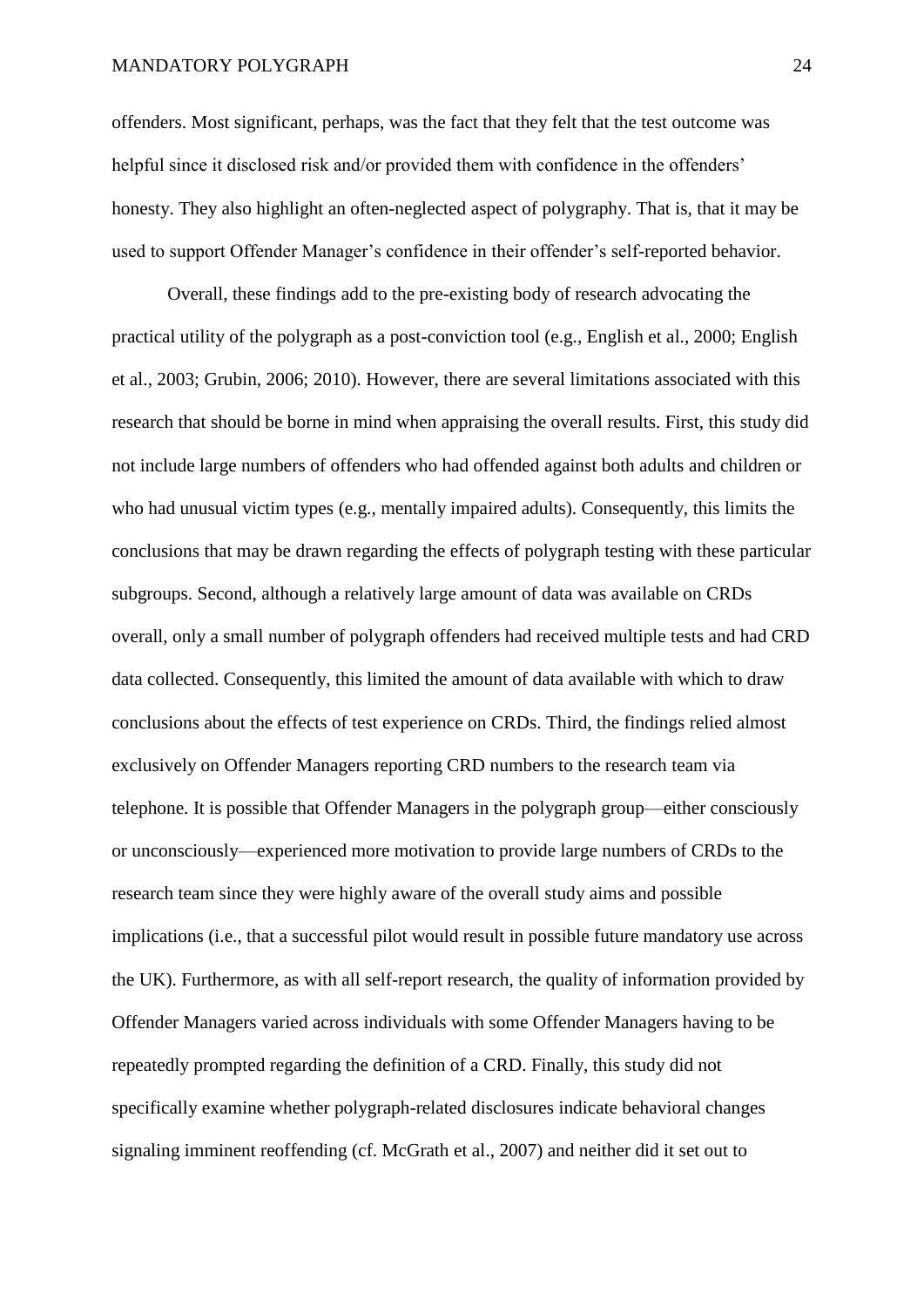examine any potential association of polygraph-facilitated CRDs with recidivism. Clearly this is an area that requires prioritization for future research since the disclosure of thoughts, feelings, and circumstances relating to risk may not necessarily translate into sexual offense perpetration.

As research professionals we have a duty to ensure that research results with potential high societal impact do not become over interpreted or generalized. Our results suggest that polygraphed sexual offenders in the community make more disclosures that are helpful in their management and supervision. However, clearly, polygraph testing requires much more intensive longitudinal research evaluation before we can be certain of both its benefits and risks. For example, at present we know little of the likely effects of polygraph testing on long-term recidivism, use of counter measures, the therapeutic relationship, or of the effects of false confessions within this context (see Grubin, 2008). Furthermore, the success of polygraph implementation rests largely on the skills and vigilance of supervision professionals who must take appropriate action on the basis of information brought about by polygraphy. Consequently, we invite researchers to continue investigating this important issue on the basis of these results and to remain cautiously optimistic in their interpretation of our findings.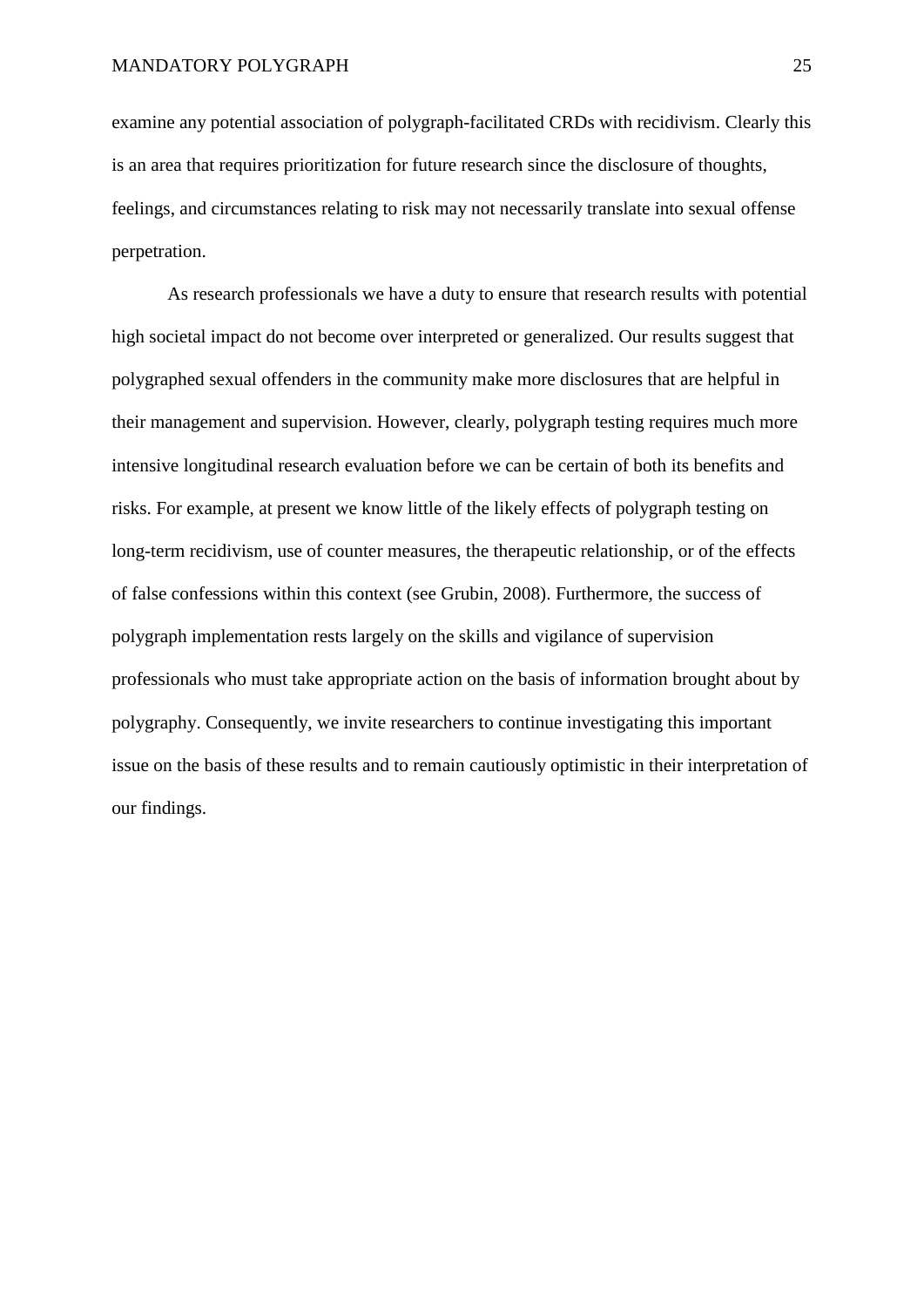#### **References**

Abrams, S. (1991). The use of polygraphy with sex offenders. Annals of Sex Research, 4, 239-263. doi: 10.1007/BF00850056

Abrams, S., & Simmons, G. (2000). Post-conviction polygraph testing: Then and now. Polygraph, 29(1), 63-67. Retrieved from http://www.polygraph.org/section/polygraph-journals

- Ahlmeyer, S., Heil, P., McKee, B., & English, K. (2000). The impact of polygraphy on admissions of victims and offenses in adult sexual offenders. Sexual Abuse: A Journal of Research and Treatment, 12(2), 123-138. doi: 10.1023/A:1009590124234
- British Psychological Society (2004). A review of the current scientific status and fields of application of polygraphic deception detection. Report (26 May 2004) from the BPS working party. Retrieved from, http:www.bps.org.uk
- Emerick, R. L., & Dutton, W. A. (1993). The effect of polygraphy on the self-report of adolescent sex offenders: Implementation for risk assessment. Annals of Sex Research, 6(2), 83-103. doi: 10.1007/BF00849301
- English, K., Jones, L., Pasini-Hill, D., Patrick, D., & Cooley-Towell, S. (2000). Department of Public Safety. The value of testing in sex offender management. Research report submitted to the National Institute of Justice. Denver: Colorado, Division of Criminal Justice, Office of Research and Statistics. Retrieved from, https://www.ncjrs.gov/pdffiles1/nij/grants/199673.pdf?wvsessionid=wv1233d56d88a c4fe1b70641e7281b9d58
- English, K., Jones, L., Patrick, D., & Pasini-Hill, D. (2003). Sexual offender containment: Use of the postconviction polygraph. Annals of the New York Academy of Sciences, 989, 411-427. Retrieved from http://www.nyas.org/publications/annals/default.aspx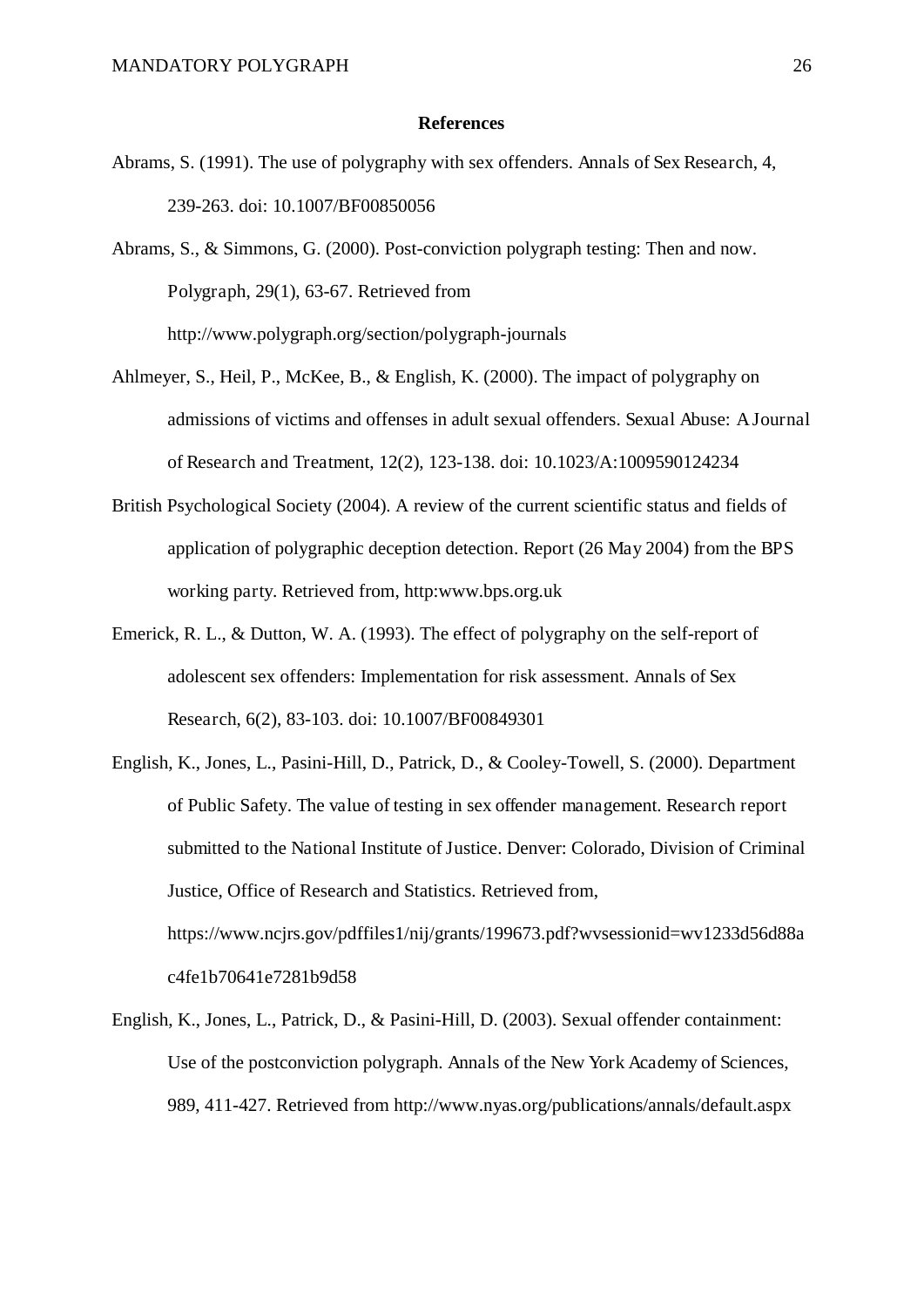- Gannon, T. A., Beech, A. R., & Ward, T. (2008). Does the polygraph lead to better risk prediction for sexual offenders? Aggression and Violent Behavior, 13(1), 29-44. doi: 10.1016/j.bbr.2011.03.031.
- Grubin, D. (2003). The role of the polygraph. In Matravers, A. (Ed.), Sex offenders in the community: Managing and reducing the risks. (pp. 153-166). Devon, UK: Willan Publishing.
- Grubin, D. (2005). Lie detection and the polygraph: A historical review. Journal of Forensic Psychiatry and Psychology, 16(2), 357-369. doi**:** 10.1080/14789940412331337353
- Grubin, D. (2006). Polygraph pilot report: Final report. Retrieved from, www.probation.homeoffice.gov.ukfilespdfPolygraph20Pilot20Report20- 20July202006.pdf.
- Grubin, D. (2008). The case for polygraph testing of sex offenders. Legal and Criminological Psychology, 13, 177-189. doi: 10.1348/135532508X295165
- Grubin, D. (2010). A trial of voluntary polygraph testing in 10 English probation areas. Sexual Abuse: A Journal of Research and Treatment, 22(3), 266-278. doi: 10.1177/1079063210369012
- Grubin, D., L. Madsen, S. Parsons, D. Sosnowski, B., & Warberg (2004). A prospective study of the impact of polygraphy on high risk behaviours in adult sex offenders. Sexual Abuse: A Journal of Research and Treatment, 16(3), 209-222. doi: 10.1023/B:SEBU.0000029133.78168.ab
- Hanson, K.R. & Morton-Bourgon, K.E. (2005). The characteristics of persistent sexual offenders: A meta-analysis of recidivism studies. Journal of Consulting and Clinical Psychology, 73, 6, 1154 – 1163. doi: 10.1037/0022-006X.73.6.1154
- Heil, P., Ahlmeyer, S., & Simons, D. (2003). Crossover sexual offences. Sexual Abuse: A Journal of Research and Treatment, 15 (4), 221-236. doi: 10.1023/A:1025031325230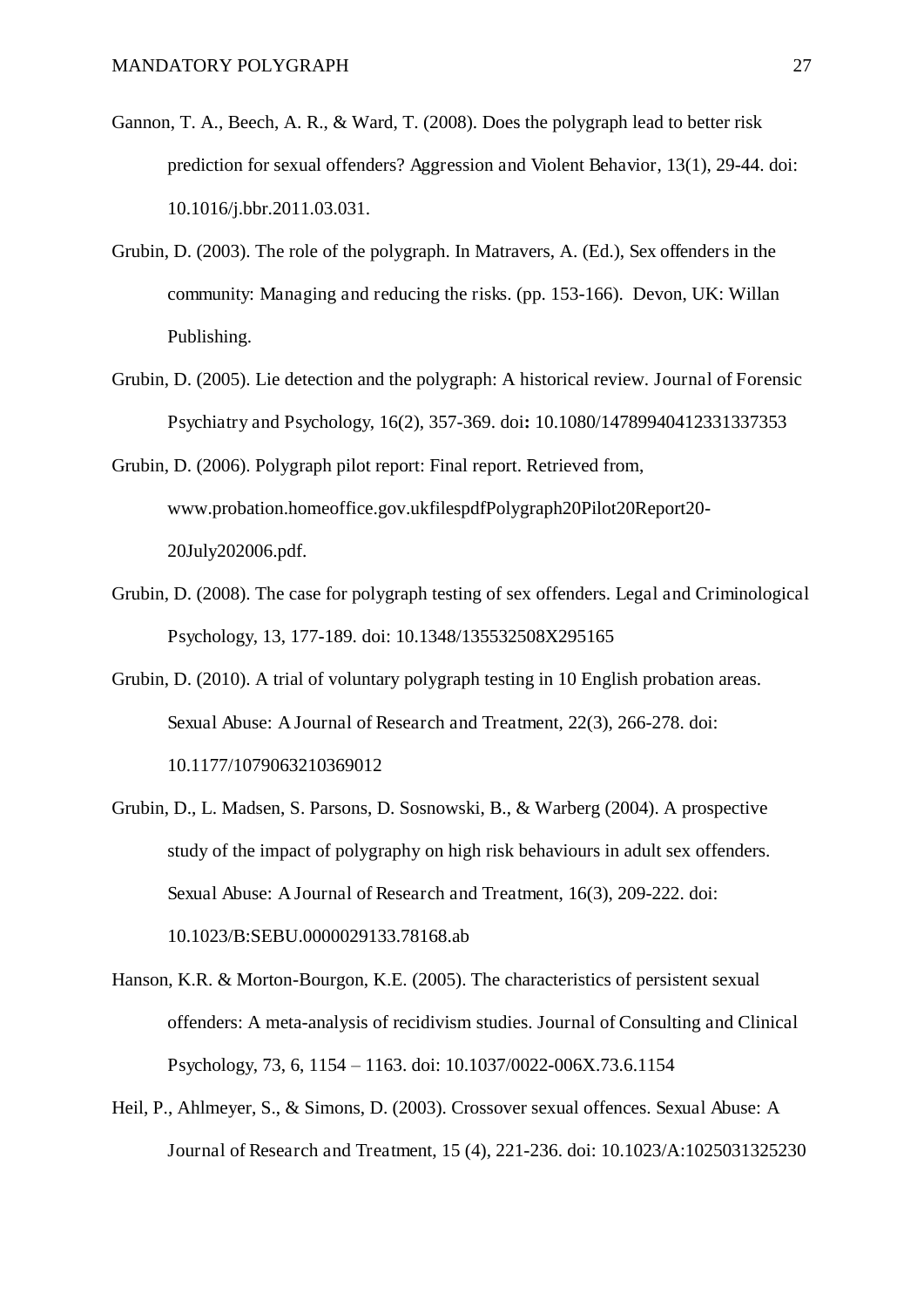- Madsen, L., Parsons, S., & Grubin, D. (2004). A preliminary study of the contribution of periodic polygraph testing in the treatment and supervision of sex offenders. British Journal of Forensic Psychiatry and Psychology, 15(4), 682-695. doi**:** 10.1080/1478994042000270256
- McGrath, R. J., Cumming, G. F., Hoke, S. E., & Bonn-Miller, M. O. (2007). Outcomes in a community sex offender treatment program: A comparison between polygraphed and matched non-polygraphed offenders. Sexual Abuse: A Journal of Research and Treatment, 19(4), 381-393. doi: 10.1007/s11194-007-9058-z
- McGrath, R.J., Cumming, G.F., Burchard, B.L., Zeoli,S., & Ellerby, L. (2010). Emerging trends in sexual abuser management: The safer society 2009 North American survey. The Safer Society Press, Brandon: Vermont. Retrieved from, http://www.safersociety.org/uploads/WP141-

Current\_Practices\_Emerging\_Trends.pdf

- Offender Management Act (2007). Retrieved from, http://www.legislation.gov.uk/ukpga/2007/21/contents
- Vrij, A. (2000). Detecting lies and deceit: The psychology of lying and the implications for professional practice. Chichester, UK: Wiley.
- Wilcox, D.T., & Madsen, L. (2009). Pre-Conviction and Post-Conviction Polygraph Testing: A Brief History. In Wilcox, D.T. (Ed). The use of the polygraph in assessing, treating and supervising sex offenders: practitioner's guide. Wiley-Blackwell.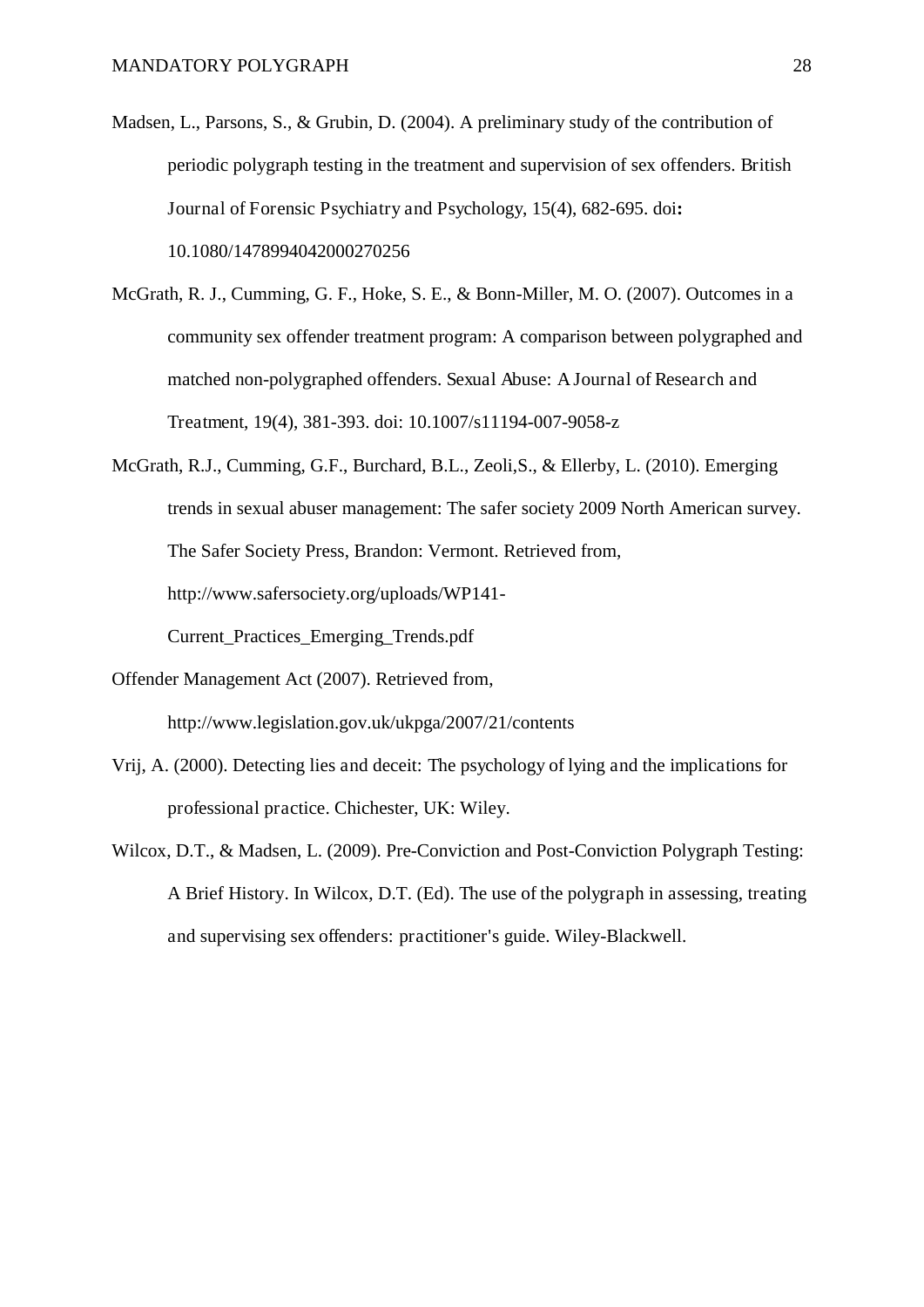#### Table 1

Demographic and Offense Characteristics of Polygraph and Comparison Groups

| Variable                           | Polygraph   | Comparison              | p      | <b>Effect Size</b> |
|------------------------------------|-------------|-------------------------|--------|--------------------|
|                                    | $(n = 332)$ | $(n = 303)$             |        |                    |
|                                    | Mean (SD)   | Mean $(SD)$             |        | d                  |
| Age (Years)                        | 42.9(14.46) | 42.8(16.21)             | .97    | .007               |
| Sentence Length (Months)           | 66.0(60.3)  | $56.5(39.3)^{a}$        | .11    | .19                |
| Previous Number of Sexual Offenses | .34(.90)    | .48(2.12)               | .29    | .09                |
| Time 'At Risk' (Days)              | 343(171)    | 272 (140)               | < .001 | .45                |
| Overall Offense Type <sup>b</sup>  | % (n)       | % (n)                   |        | Cramer's V         |
| Child                              | 67.5(224)   | 66.3 (201)              | .83    | .04                |
| Adult                              | 18.4(61)    | 20.1(61)                |        |                    |
| Mixed                              | 5.1(17)     | 5.9(18)                 |        |                    |
| Pornography                        | 9(30)       | 7.6(23)                 |        |                    |
| <b>RM2000</b>                      |             |                         |        |                    |
| Low                                | 31.3 (104)  | $30.4(92)$ <sup>c</sup> | .70    | .05                |
| Medium                             | 35.5(118)   | 27.1 (82)               |        |                    |
| High                               | 25.0(83)    | 21.5(65)                |        |                    |
| Very High                          | 5.1(17)     | 4.3(13)                 |        |                    |
| Ethnicity                          |             |                         |        | $\varphi$          |
| White/British Ethnic Group         | 91.3 (303)  | 94.7 (286)              | .17    | .06                |
| <b>Black Minority Ethnic Group</b> | 8.7(29)     | .5.3(17)                |        |                    |
| Gender                             |             |                         |        |                    |
| Male                               | 99.7 (331)  | 99.0 (300)              | .35    | .04                |
| Female                             | .3(1)       | 1.0(3)                  |        |                    |

<sup>a</sup> Sentence length was unavailable for one polygraph individual. Two polygraph and one comparison individual had Indeterminate Public Protection sentences. <sup>b</sup> Overall offense type refers to the participant's offense history as a whole. Here, 'Child' refers to participants who hold contact offenses against children, 'Adult' refers to those who only hold contact offenses against adults, 'Mixed' refers to those who hold both contact offenses against children and adults, and 'Pornography' refers to those who hold only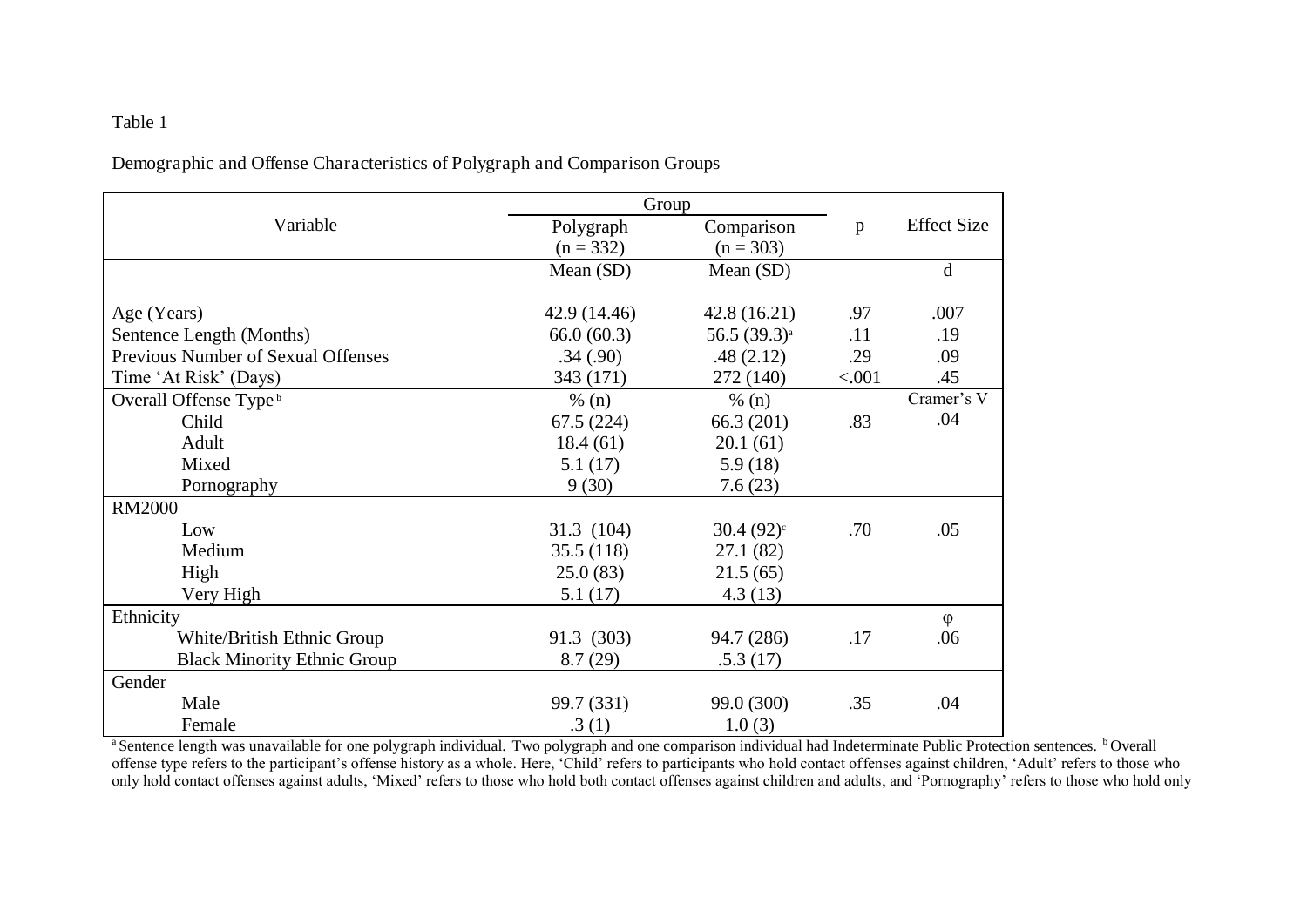non-contact offenses on record (i.e., Internet offenses). <sup>c</sup>RM2000 scores were unavailable for 10 polygraph and 51 comparison individuals either because they had not been administered (polygraph n = 7; comparison n = 34) or the Offender Manager did not know the RM2000 score (polygraph n = 3; comparison n = 17)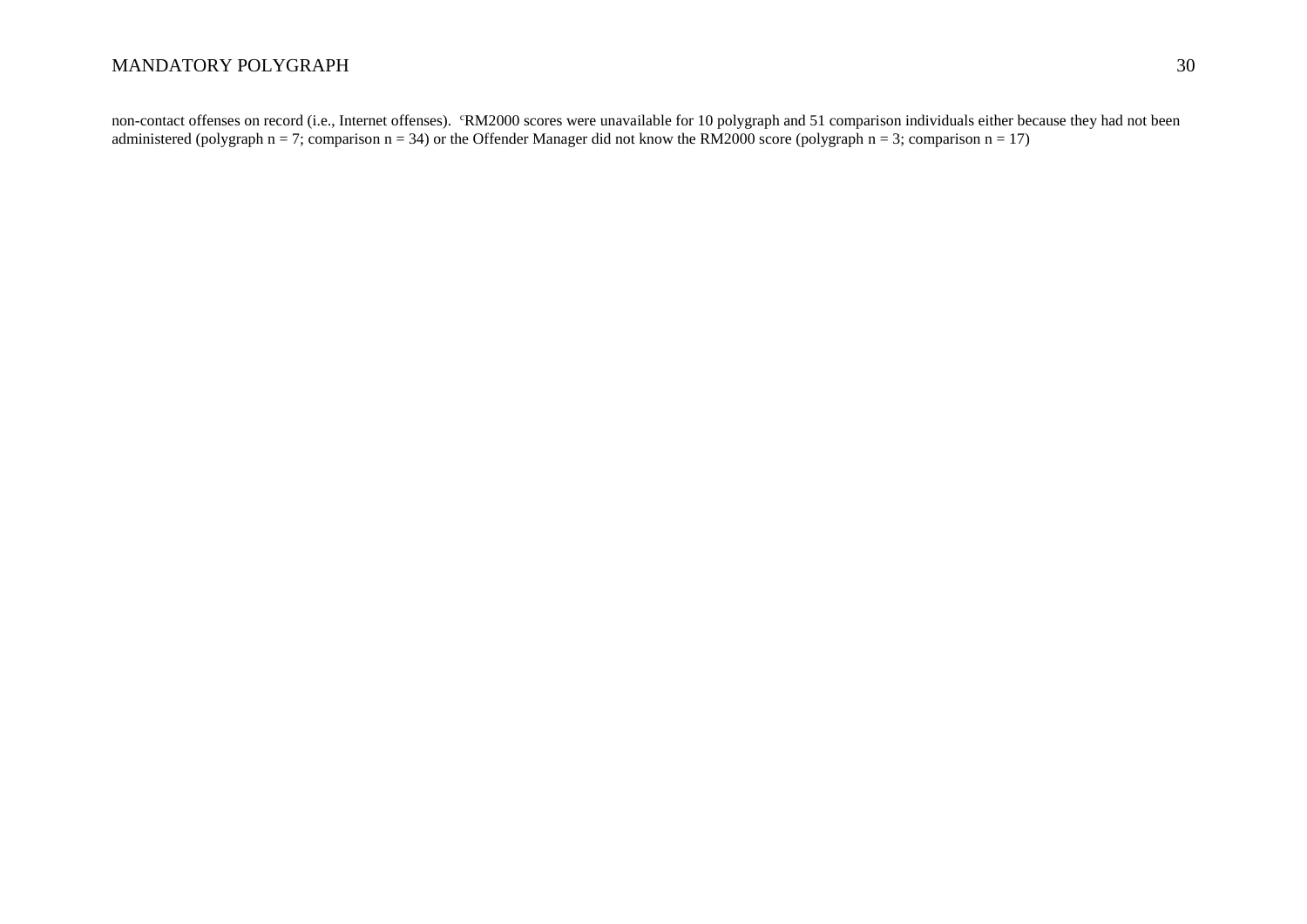#### Table 2

| <b>Testa</b> |       | First |                   |                    |       |       | Second |       |       |                   | Third <sup>d</sup> |       |
|--------------|-------|-------|-------------------|--------------------|-------|-------|--------|-------|-------|-------------------|--------------------|-------|
| Outcome      |       | Test  |                   |                    |       |       | Test   |       |       |                   | Test               |       |
|              | Low   | Med   | High/             | Total <sup>c</sup> | Low   | Med   | High/  | Total | Low   | Med               | High/              | Total |
|              |       |       | Very              |                    |       |       | Very   |       |       |                   | Very               |       |
|              |       |       | High <sup>b</sup> |                    |       |       | High   |       |       |                   | High               |       |
|              | % (n) | % (n) | % (n)             | % (n)              | % (n) | % (n) | % (n)  | % (n) | % (n) | % (n)             | % (n)              | % (n) |
| <b>NDI</b>   | 60.0  | 59.0  | 38.8              | 50.6               | 68.4  | 63.2  | 66.0   | 60.6  | 74.0  | 56.3              | 47.6               | 53.6  |
|              | (60)  | (66)  | (38)              | (168)              | (39)  | (13)  | (35)   | (120) | (17)  | (18)              | (10)               | (45)  |
| DI           | 20.0  | 30.4  | 35.7              | 28.6               | 21.1  | 19.1  | 20.8   | 18.2  | 13.0  | 21.9              | 38.1               | 9.6   |
|              | (20)  | (34)  | (35)              | (95)               | (12)  | (13)  | (11)   | (36)  | (3)   | (7)               | (8)                | (19)  |
| Inconclusive | 13.0  | 8.9   | 19.4              | 12.7               | 7.0   | 11.8  | 9.4    | 9.6   | 8.7   | 18.7              | 14.3               | 14.3  |
|              | (13)  | (10)  | (19)              | (42)               | (4)   | (8)   | (5)    | (19)  | (2)   | (6)               | (3)                | (12)  |
| Invalid      | 7.0   | 1.7   | 6.1               | 4.5                | 3.5   | 5.9   | 3.8    | 4.0   | 4.3   | 3.1               | $\overline{0}$     | 2.4   |
|              | (7)   | (2)   | (6)               | (15)               | (2)   | (4)   | (2)    | (8)   | (1)   | $\left( 1\right)$ |                    | (2)   |

Polygraph Test Outcomes According to Test Number and Risk Category

Note. NDI = No Deception Indicated, DI = Deception Indicated.

<sup>a</sup> 'Test outcome' excludes individuals who may have had a scheduled test but who did not complete that test for some reason (e.g., the test was cancelled). <sup>b</sup>Due to the small number of offenders with a 'very high' RM2000 score, we created one overall group of high and very high RM2000 offenders. <sup>c</sup> Total % (n) includes individuals for whom no risk information was available and so will reflect cumulative risk % (n). <sup>d</sup>This column holds extremely small numbers of participants and should not be used to draw any firm conclusions. Furthermore, because of the small numbers of offenders who received a fourth ( $n = 26$ ) or fifth test ( $n = 3$ ) we have not presented these figures here.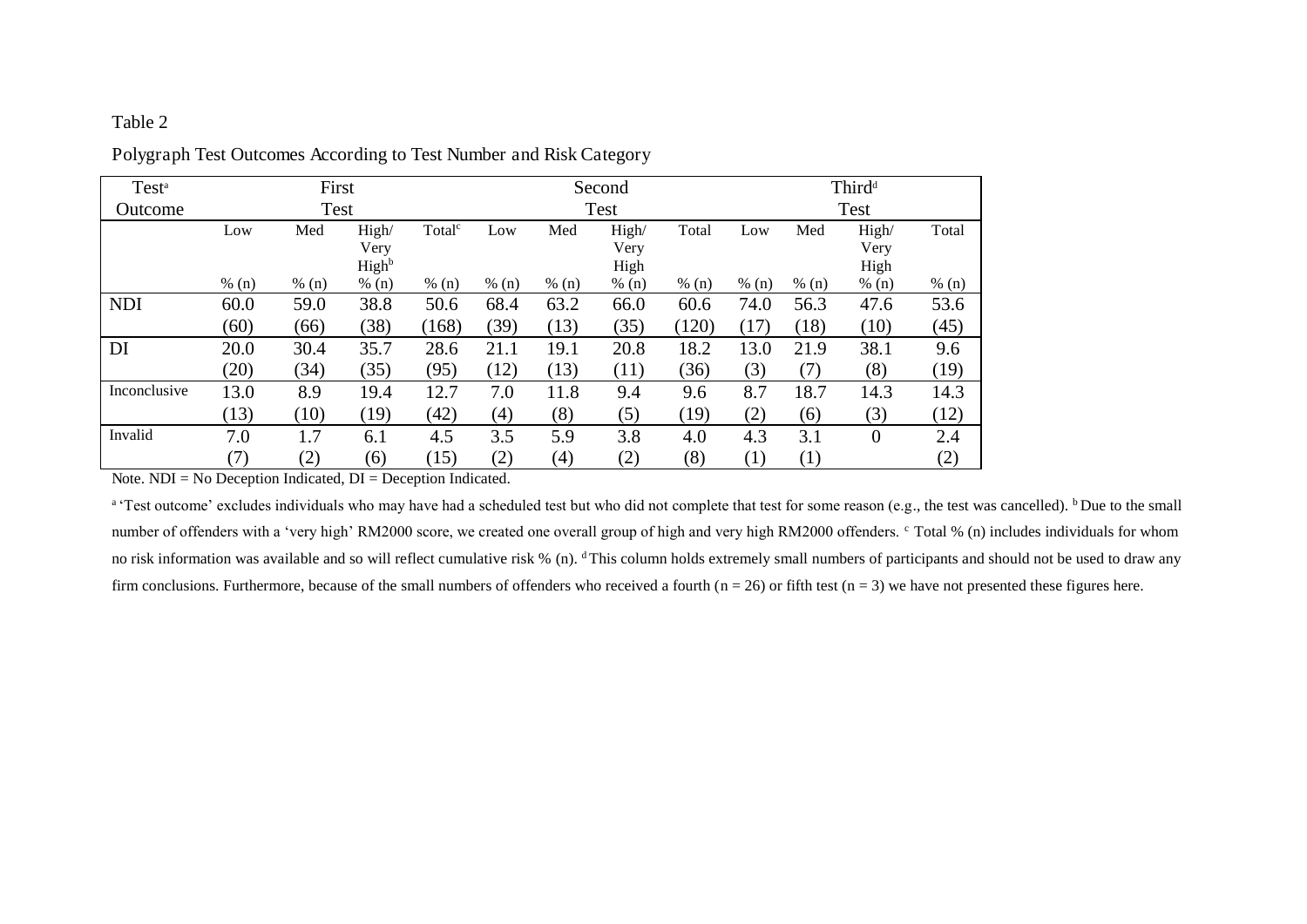#### Table 3

#### Total Numbers of CRDs Subdivided by Classification

| <b>CRD</b> Category                     | Polygraph   | Comparison  | p       | Cramer's |
|-----------------------------------------|-------------|-------------|---------|----------|
|                                         | $(n = 332)$ | $(n = 303)$ |         | V        |
|                                         | % (n)       | % (n)       |         |          |
| Thoughts, Feelings and Attitudes        | 9.0(78)     | 15.6(58)    | < .0001 | .23      |
| (e.g., Abusive fantasies and desires)   |             |             |         |          |
| <b>Sexual Behavior</b>                  | 15.5(131)   | 5.9(22)     |         |          |
| (e.g., Use of pornography)              |             |             |         |          |
| <b>Historical Information</b>           | 2.7(23)     | 11.3(43)    |         |          |
| (e.g., Admitting unknown offense)       |             |             |         |          |
| Changes of Circumstance/ Risky Behavior | 72.6(614)   | 67.2(250)   |         |          |
| (e.g., Increased access to children)    |             |             |         |          |
| Total Number of CRDs <sup>a</sup>       | 846         | 373         |         |          |

<sup>a</sup> Total numbers of CRDs do not add up to the overall totals of 864 and 378 because 18 polygraph and 5 comparison CRDs could not be assigned to a category due to limited

information provided by the Offender Managers that we were unable to verify.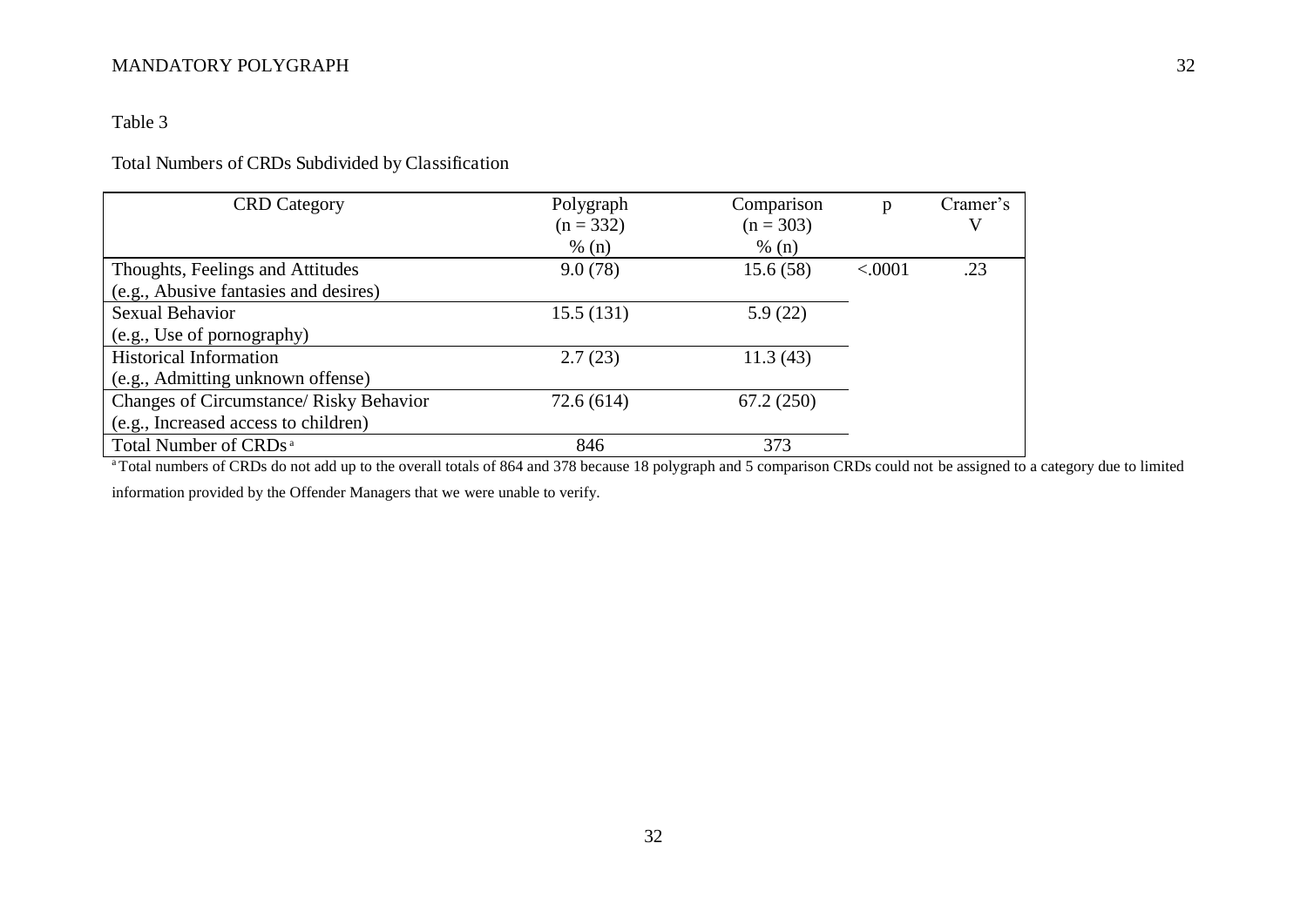#### Table 4

#### Mean Number of Total CRDs According to Context

| Disclosure Context                            | Polygraph<br>$(n = 332)$ | Comparison<br>$(n = 303)$ |        | Cohen's d |
|-----------------------------------------------|--------------------------|---------------------------|--------|-----------|
|                                               | М                        | M                         |        |           |
| Polygraph CRDs Overall                        | $1.49$ (SD = 1.99)       | N/A                       |        |           |
| Pre-Polygraph Interview                       | .96                      |                           |        |           |
| Polygraph Test                                | .21                      |                           |        |           |
| Post-Polygraph meeting                        | .31                      |                           |        |           |
| Regular Supervision CRDs Overall <sup>a</sup> | $1.07(SD = 1.47)$        | $1.25(SD = 1.92)$         | .17    | .11       |
| Perceived as Pre-Polygraph related            | .03                      |                           |        |           |
| Perceived as Post-Polygraph related           | .11                      |                           |        |           |
| Perceived as Unrelated to Polygraph           | .92                      |                           |        |           |
| Total Disclosures per Offender                | $2.60$ (SD = 2.80)       | $1.25(SD = 1.91)$         | < .001 | .56       |

Note. The total figures for Polygraph and Regular Supervision CRDs Overall have been rounded up. <sup>a</sup> During regular supervision, Offender Managers of polygraphed offenders were asked to comment on whether or not the CRD appeared to be related to a previous or forthcoming polygraph test.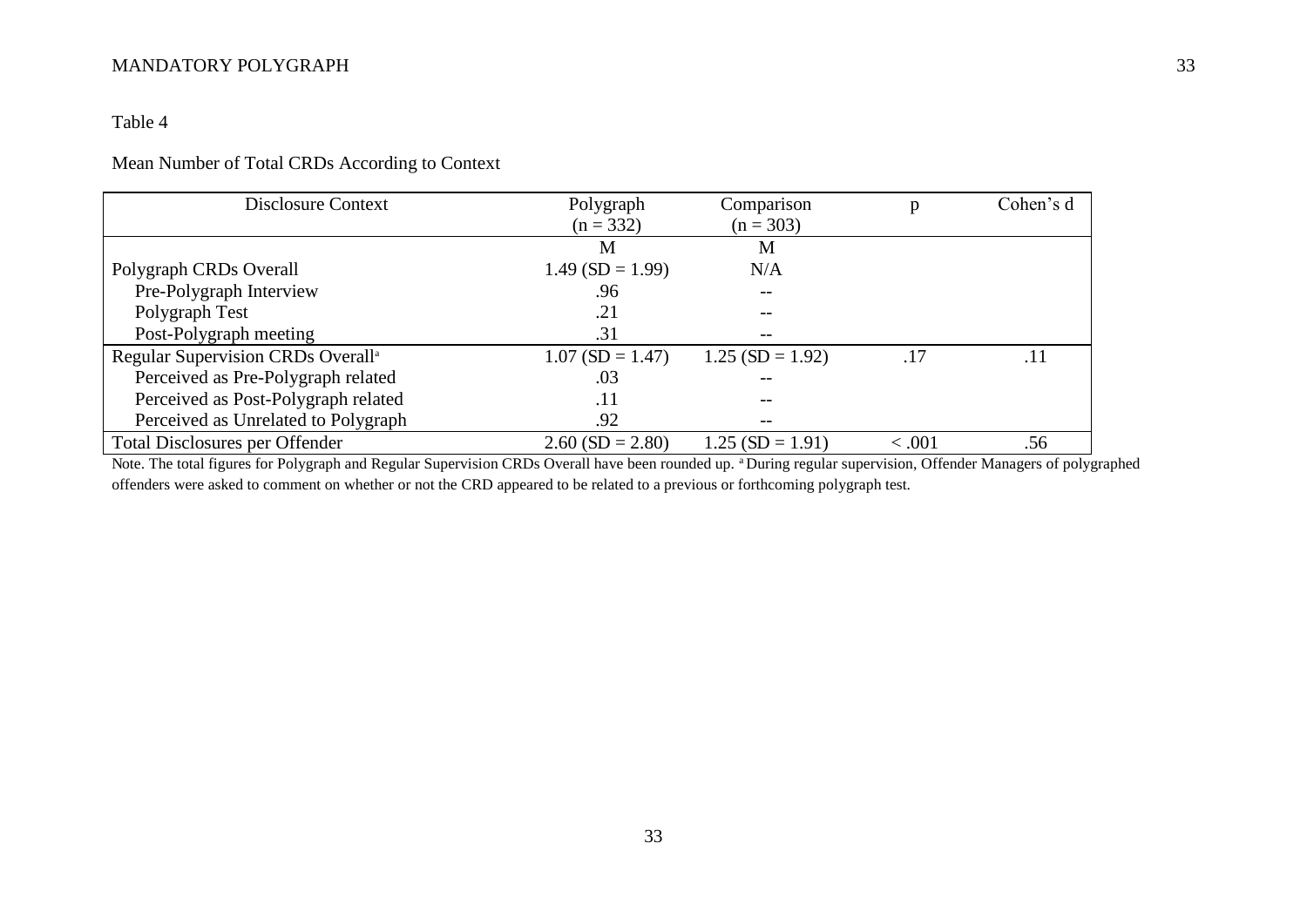#### Table 5

Mean Number of CRDs as a result of Polygraph Test Number and Test Outcome  $(n = 66)$ 

| Polygraph Test |              |              | Bonferonni Corrected |                      |                       |
|----------------|--------------|--------------|----------------------|----------------------|-----------------------|
|                | DI           | <b>NDI</b>   | Inconclusive         | Invalid <sup>a</sup> | <b>Tests</b>          |
|                | Mean (Range) | Mean (Range) | Mean (Range)         | Mean (Range)         | $DI - NDI$ [p = .001] |
|                | $1.57(0-8)$  | $.17(0-1)$   | $.30(0-2)$           | $5.5(0-11)$          | $DI - Inc$ [p = .04]  |
|                | $n = 30$     | $n = 24$     | $n = 10$             | $n = 2$              | $NDI - Inc$ [p = ns]  |
|                | $1.00(0-5)$  | $.47(0-5)$   | $1.25(0-10)$         | $.67(0-1)$           | $DI - NDI$ [p = ns]   |
|                | $n = 19$     | $n = 32$     | $n = 12$             | $n = 3$              | $DI - Inc$ [p = ns]   |
|                |              |              |                      |                      | $NDI - Inc$ [p = ns]  |
|                | $.86(0-3)$   | $.32(0-3)$   | $.44(0-2)$           | $1.00(0-2)$          | $DI - NDI$ [p = ns ]  |
|                | $n = 14$     | $n = 41$     | $n = 9$              | $n = 2$              | $DI - Inc$ [p = ns]   |
|                |              |              |                      |                      | $NDI - Inc$ [p = ns]  |

<sup>a</sup>This column contains extremely small numbers and so is not included for analysis.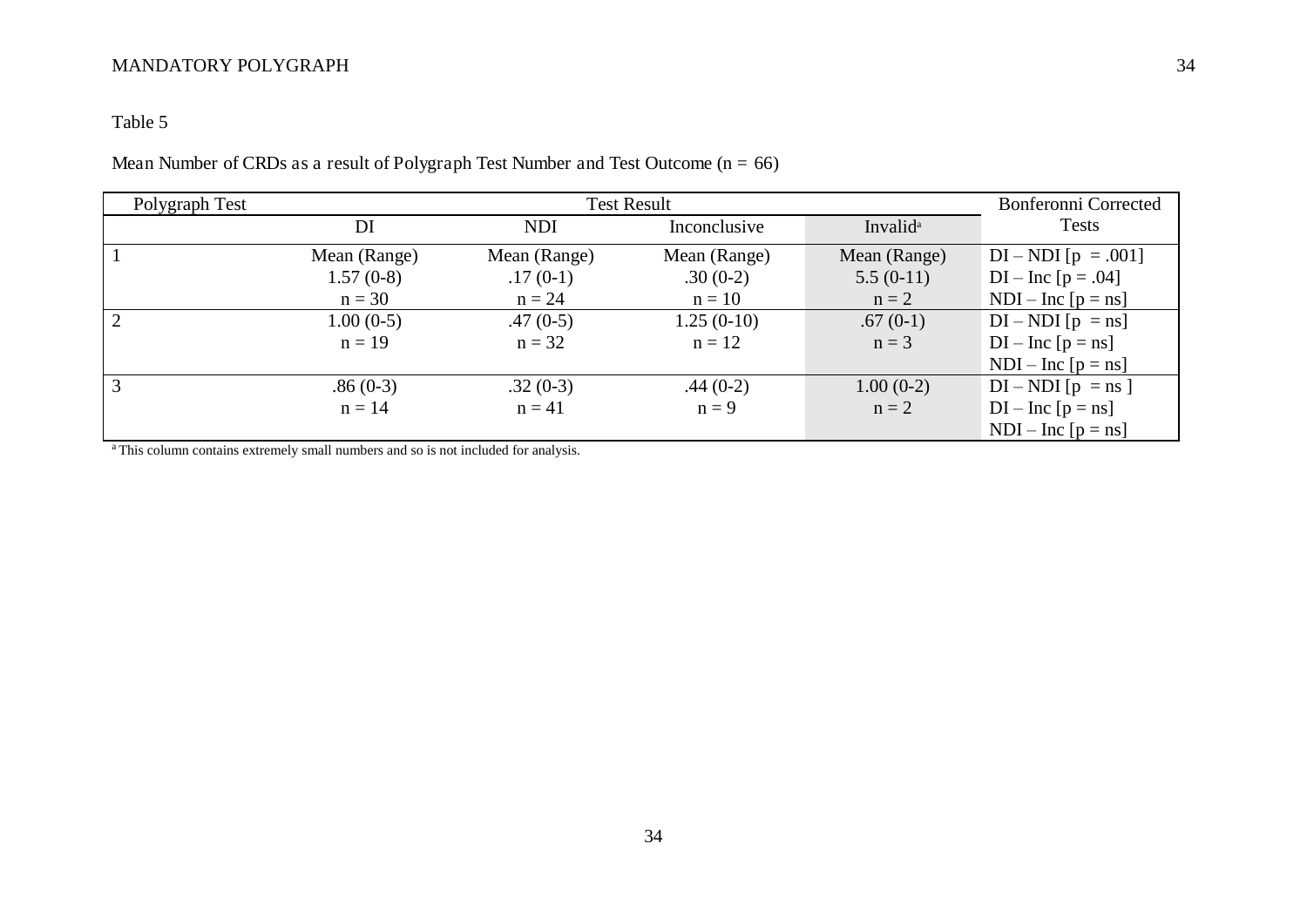#### Table 6

|  | Percentage of Offender Managers Who Take at Least One Action within the Following Categories as a Result of CRDs |  |
|--|------------------------------------------------------------------------------------------------------------------|--|
|  |                                                                                                                  |  |

| <b>Action Taken</b>                        | Polygraph   | Comparison  | p <sup>a</sup> | φ     |
|--------------------------------------------|-------------|-------------|----------------|-------|
|                                            | $(n = 332)$ | $(n = 303)$ |                |       |
|                                            | % (n)       | % (n)       |                |       |
| <b>Decreased Risk Assessment</b>           | 2.4(8)      | 1.3(4)      | .39            | .04   |
| <b>Increased Risk Assessment</b>           | 9.3(31)     | 5.6(17)     | 1.0            | .07   |
| Decreased Supervision/Controls             | $\theta$    | 1.3(4)      | --             | $-$ b |
| <b>Increased Supervision/Controls</b>      | 18.1(60)    | 11.9(36)    | .04            | .09   |
| <b>Informed MAPPA</b>                      | 17.5(58)    | 8.6(26)     | .001           | .13   |
| Informed $3rd$ Party (e.g., Police)        | 59.9 (199)  | 38.3 (116)  | < .001         | .22   |
| <b>Changed Focus of Treatment</b>          | 9.0(30)     | 11.2(34)    | .43            | .04   |
| Changed Focus of Supervision               | 58.7 (195)  | 33.3 (101)  | < .001         | .25   |
| Warning Issued to Offender                 | 17.2(57)    | 7.3(22)     | < .001         | .15   |
| <b>Recommended Recall</b>                  | 6.9(23)     | 3.6(11)     | .08            | .07   |
| Other (e.g., Worked on case with other OM) | 9.3(31)     | 9.6(29)     | 1.0            | .004  |

<sup>a</sup> Based on separate 2 x 2 tests. Thus, p values between .02 and .05 should be viewed cautiously. <sup>b</sup> Expected frequency count too low for statistical calculation.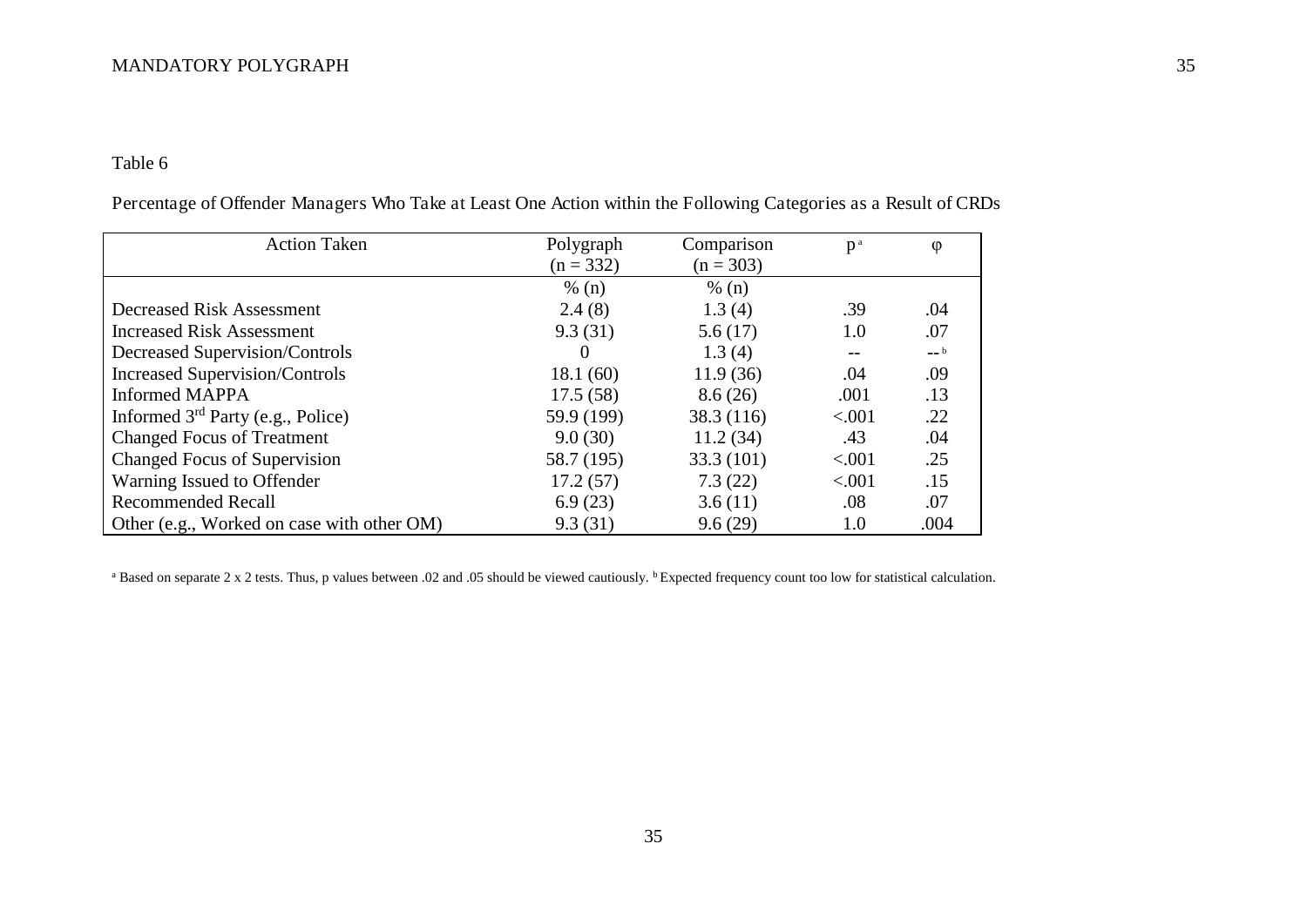#### Table 7

#### *Offender Managers' Perceptions of the Polygraph (n = 307*<sup>a</sup> )

|                                                                  | 1 <sup>st</sup> Test | 2 <sup>nd</sup> Test | 3 <sup>rd</sup> Test | 4 <sup>th</sup> Test |
|------------------------------------------------------------------|----------------------|----------------------|----------------------|----------------------|
|                                                                  | $(n = 307)$          | $(n = 168)$          | $(n = 72)$           | $(n = 13)$           |
| Helpfulness for Managing Offenders Generally (1-7 <sup>b</sup> ) |                      |                      |                      |                      |
| Mean                                                             | 6.18                 | 6.11                 | 6.15                 | 6.15                 |
| Range                                                            | $(1-7)$              | $(3-7)$              | $(2-7)$              | $(1-7)$              |
| Helpfulness for Managing Offenders Individually (1-7)            |                      |                      |                      |                      |
| Mean                                                             | 5.61                 | 5.84                 | 5.78                 | 6.23                 |
| Range                                                            | $(1-7)$              | $(1-7)$              | $(3-7)$              | $(4-7)$              |
| Test Outcome Useful % (n) <sup>c</sup>                           |                      |                      |                      |                      |
| Yes                                                              | 86.9 (265)           | 85.6 (143)           | 83.3 (60)            | 92.3(12)             |
| N <sub>o</sub>                                                   | 13.1(40)             | 13.8(23)             | 16.7(12)             | 7.7(1)               |
|                                                                  |                      |                      |                      |                      |
| How is Outcome Useful? <sup><math>d \%</math> (n)</sup>          |                      |                      |                      |                      |
|                                                                  | 27.5(73)             | 31.5(45)             | 35.0(21)             | 25.0(3)              |
| Discloses Risk/Easier to Challenge Risk                          | 41.1 (109)           | 46.2(66)             | 53.3 (32)            | 58.3 (7)             |
| Gives Confidence Offender is Sticking to Conditions              | 6.8(18)              | 4.9(7)               | $\overline{0}$       | $\Omega$             |
| Discloses Risk and Gives Confidence                              | 7.2(19)              | 7.7(11)              | 6.7(4)               | $\theta$             |
| Enables OM to Devise Strategies to Reduce Risk                   | 2.3(6)               | 1.4(2)               | 1.7(1)               | 0                    |
| Aids Offender to Talk about Difficult Issues                     | 3.0(8)               | 1.4(2)               | $\overline{0}$       | $\theta$             |
| <b>Enabled Recall</b>                                            | 11.3(30)             | 7.0(10)              | 3.3(2)               | 1.7(2)               |
| No Reason Given                                                  |                      |                      |                      |                      |

<sup>a</sup> Note, however, that n does not reflect overall participant n since this aspect of data collection was introduced part-way through the research. <sup>b</sup> Where  $1 = Not$  at all helpful and  $7 = Completely$ Helpful. <sup>c</sup> Note, n may differ slightly from overall column n since these questions were introduced later into data collection. <sup>d</sup> Note, that this question invites Offender Managers to make qualitative responses which have then been categorized into the classifications specified below.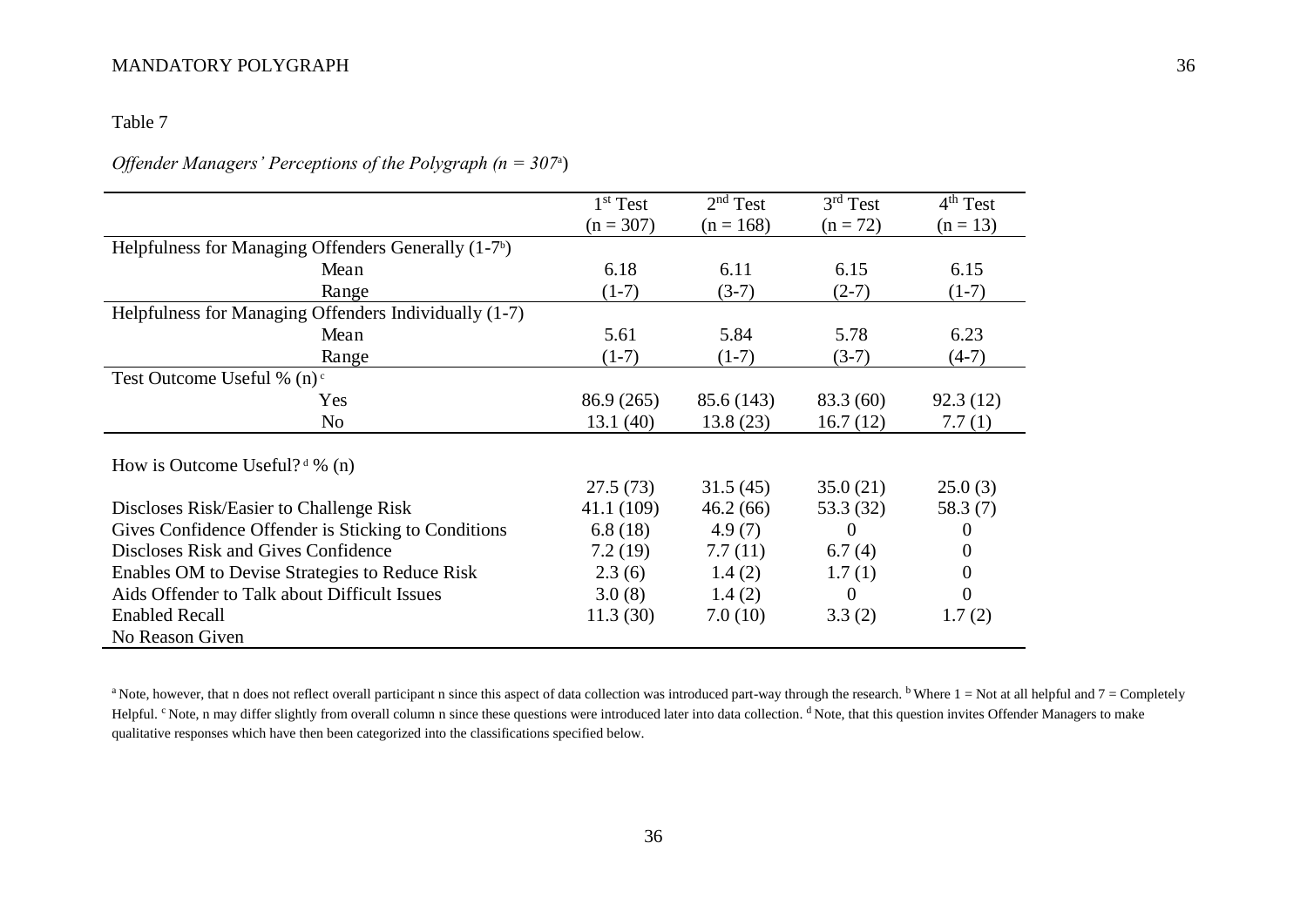#### **Appendix**

#### **Example Disclosure Capture Form**

#### OFFENDER DISCLOSURE

#### PILOT GROUP (1<sup>st</sup> PHONECALL)

| Offender ID         |                                                            | <b>Offender Manager</b> |                       |
|---------------------|------------------------------------------------------------|-------------------------|-----------------------|
|                     | Date of most recent   Click here to enter a   Date of next |                         | Click here to enter a |
| supervision session | date.                                                      | supervision session     | date.                 |

**I am going to ask you some questions about disclosures made by your offender. In the first part of this short interview I will ask you about disclosures made in the polygraph session. In the second part I will ask you about disclosures made during supervision or at other times.** 

#### **PART 1: Polygraph Session Disclosures**

**1. Think back to the previous polygraph session that your offender had. When we are talking about a polygraph session we mean in the test, the interview directly before the test, and the subsequent meeting directly following the test. Did the offender disclose any new information in the polygraph session that is relevant to their risk, management, supervision or treatment?** YES  $\Box$  NO

**\*Ensure that you have the offender's polygraph report in front of you. If there appears to be any discrepancy between what the offender manager is reporting and what is in front of you ask them to clarify.** 

**2. How many new disclosures that are relevant to their risk, management, supervision, or treatment did they make? \_\_\_\_\_** 

**3. Where in the polygraph process did the disclosures relevant to their risk, management, supervision or treatment occur? Please specify for each disclosure made: Interview Directly Prior to Polygraph, In the Polygraph Examination Itself, In the Post Polygraph Interview.** 

| <b>What was the Disclosure?</b> | <b>Where in the Polygraph Session</b> |
|---------------------------------|---------------------------------------|
| Write out in full               | did the Disclosure Occur?             |
|                                 |                                       |
|                                 |                                       |
|                                 |                                       |

Use a separate sheet if necessary.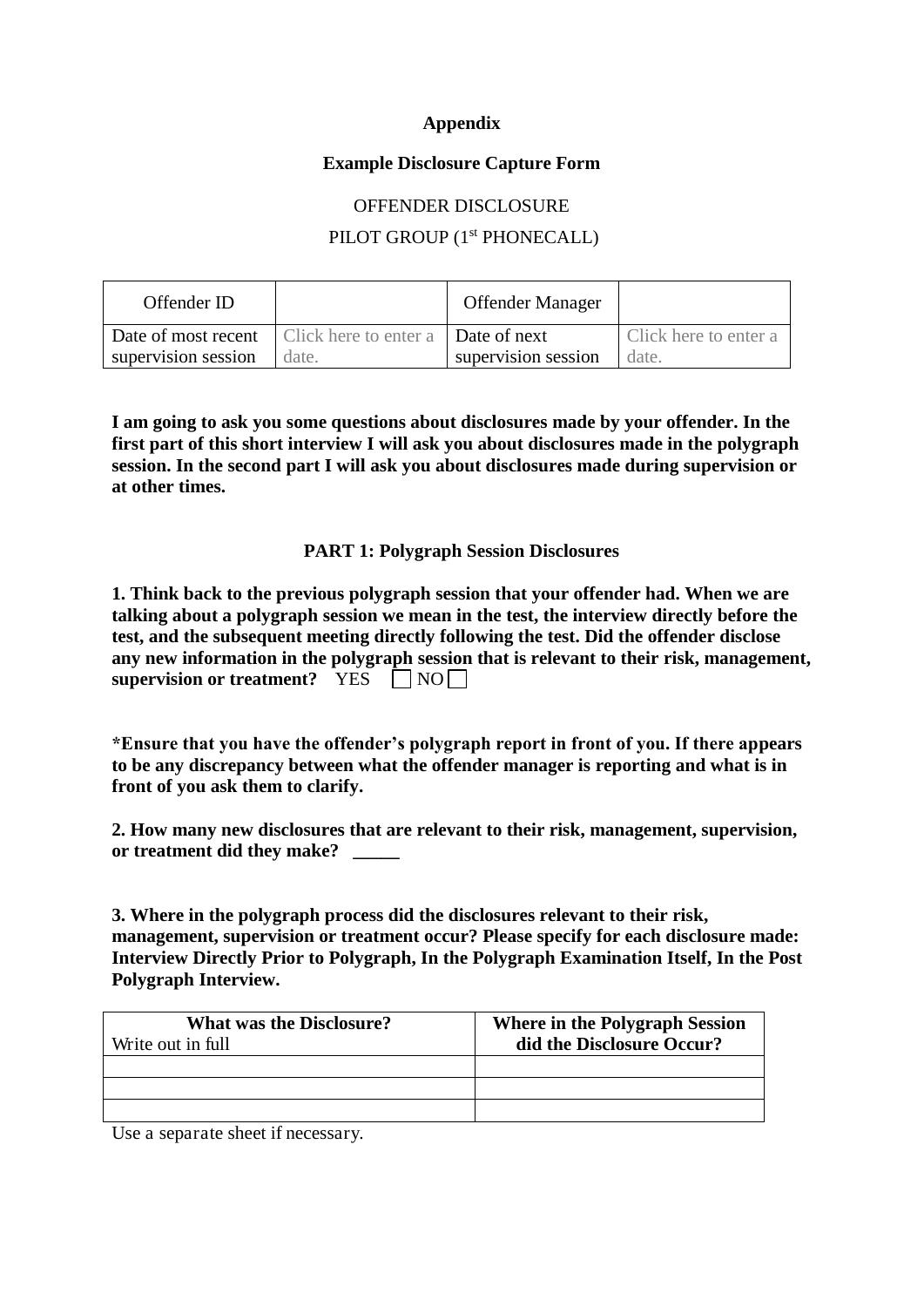#### **Polygraph Session Disclosures 4. What kind of information did the offender disclose? (tick all that apply)**

| Thoughts, feelings and attitudes                                                                                                  | <b>Sexual behaviour</b>                                                                                                                                                                          |
|-----------------------------------------------------------------------------------------------------------------------------------|--------------------------------------------------------------------------------------------------------------------------------------------------------------------------------------------------|
| (e.g., abusive fantasies and desires, sexual<br>preference for children, other thoughts and<br>feelings relating to risk).        | (e.g., Sexual behaviour with<br>children/adults, use of print or internet<br>pornography relating to children/adults,<br>other sexual behaviour).                                                |
| <b>Historical information</b>                                                                                                     | <b>Changes of circumstance/risky</b>                                                                                                                                                             |
| (e.g., Admitting a previously unknown)<br>offence, offender as prior victim of sexual<br>abuse, other details of sexual history). | behaviour<br>(e.g., Change in existing relationship status,<br>new relationship, Increased potential or<br>actual contact with children, Breech of<br>licence condition, Other risky behaviour). |

| <b>5. What triggered the disclosure? (Tick all that apply)</b> Read Out Options                        |  |                                                           |  |  |  |  |
|--------------------------------------------------------------------------------------------------------|--|-----------------------------------------------------------|--|--|--|--|
| Direct questioning during the<br>polygraph session                                                     |  | Spontaneous disclosure (please)<br>specify circumstances) |  |  |  |  |
| Challenging/discussion following a<br>failed polygraph (deception indicated)<br>or inconclusive result |  | Other (please specify)                                    |  |  |  |  |

**6. In terms of risk levels, using the following definitions, how serious do you think the disclosures made were? (please tick one)** Read Out Options

**LOW:** Indicative of minor elevation of risk, needing monitoring but no further action (e.g. offender reports an argument with their partner)

**MEDIUM**: Indicative of elevated risk, requiring further investigation, and possible action based on that investigation, but not requiring action by itself (e.g. offender reports accidentally meeting a child relative at a family event, where other adults were present, and no further contact took place)

**HIGH:** Indicative of elevated risk requiring direct intervention (e.g. offender reports being asked to babysit by a neighbour but refused)

**VERY HIGH:** Indicative of elevated risk requiring immediate action, including recall (e.g. offender admits contact with victim)

|                        |               |      | <b>OTHER:</b> For example, the disclosure did not elevate risk levels it decreased risk instead. |  |  |
|------------------------|---------------|------|--------------------------------------------------------------------------------------------------|--|--|
| LOW                    | <b>MEDIUM</b> | HIGH | VERY HIGH                                                                                        |  |  |
| OTHER (Please Specify) |               |      |                                                                                                  |  |  |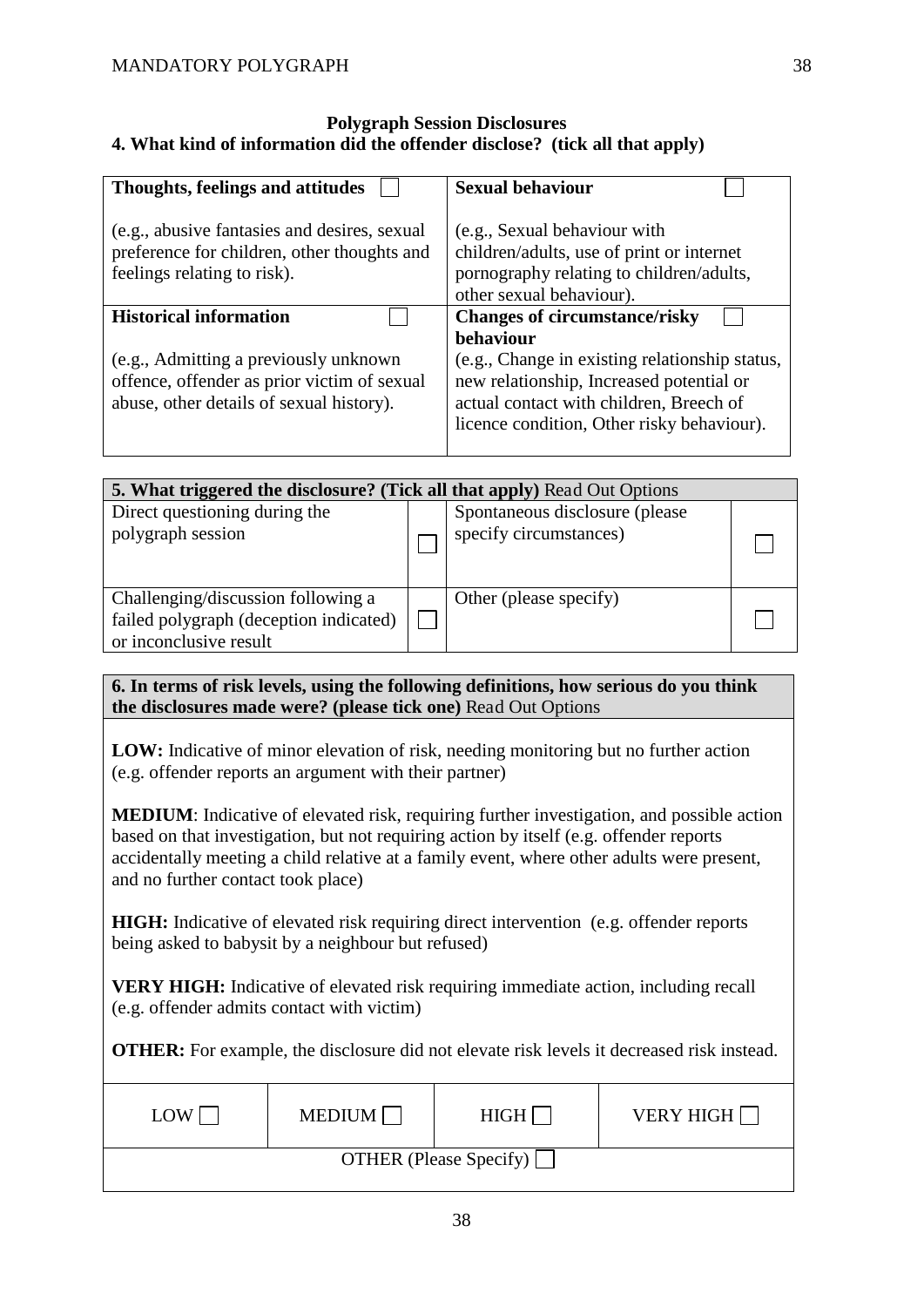#### **7. What impact (if any) did the disclosed information have on your management of this offender? (i.e. what action did you take as a result of this new information?) Tick all that apply.** Read Out Options

| No impact (no changes made to             |  | It led me to increase my assessment of |  |
|-------------------------------------------|--|----------------------------------------|--|
| management/supervision/risk               |  | risk                                   |  |
| assessment/treatment)                     |  |                                        |  |
| If YES Answered Here – Check $OM's$       |  |                                        |  |
| Answers on Rest of Form                   |  |                                        |  |
| It led me to decrease my assessment of    |  | A warning was issued to the offender   |  |
| risk                                      |  | re a breach in licence conditions      |  |
| I recommended recall as a result of the   |  | I passed the information disclosed     |  |
| information disclosed                     |  | onto MAPPA                             |  |
| It changed the focus of /informed         |  | It changed the focus of supervision    |  |
| treatment                                 |  | (Please specify in what way)           |  |
| (Please specify in what way)              |  |                                        |  |
|                                           |  |                                        |  |
| It led me to increase supervision/        |  | It led me to decrease supervision/     |  |
| external controls                         |  | external controls                      |  |
| I informed a third party (e.g. offender's |  | Other (please specify)                 |  |
| family/partner, police, social services – |  |                                        |  |
| please specify)                           |  |                                        |  |
|                                           |  |                                        |  |
|                                           |  |                                        |  |
|                                           |  |                                        |  |

#### **SUPERVISION/OTHER DISCLOSURES**

**11. Since the offender's release date, how many supervision sessions has he/she had?**

**12. During any of these supervision sessions, has the offender disclosed any new information that is relevant to their risk, management, supervision or treatment?**  YES  $\Box$  NO $\Box$ 

**13. How many new disclosures that are relevant to their risk, management, supervision, or treatment did they make? \_\_\_\_\_** 

#### **14. Did the disclosures occur at different times?**

Please write the exact number of supervision sessions in which the disclosure(s) occurred.

 **\_\_\_\_\_\_\_\_\_\_\_\_\_\_\_\_\_\_\_\_\_\_\_\_\_\_\_\_\_\_\_\_\_\_\_\_\_\_\_\_\_\_\_\_\_\_\_\_\_\_\_\_\_\_\_\_\_\_\_\_\_\_\_\_\_\_\_\_\_\_\_\_\_**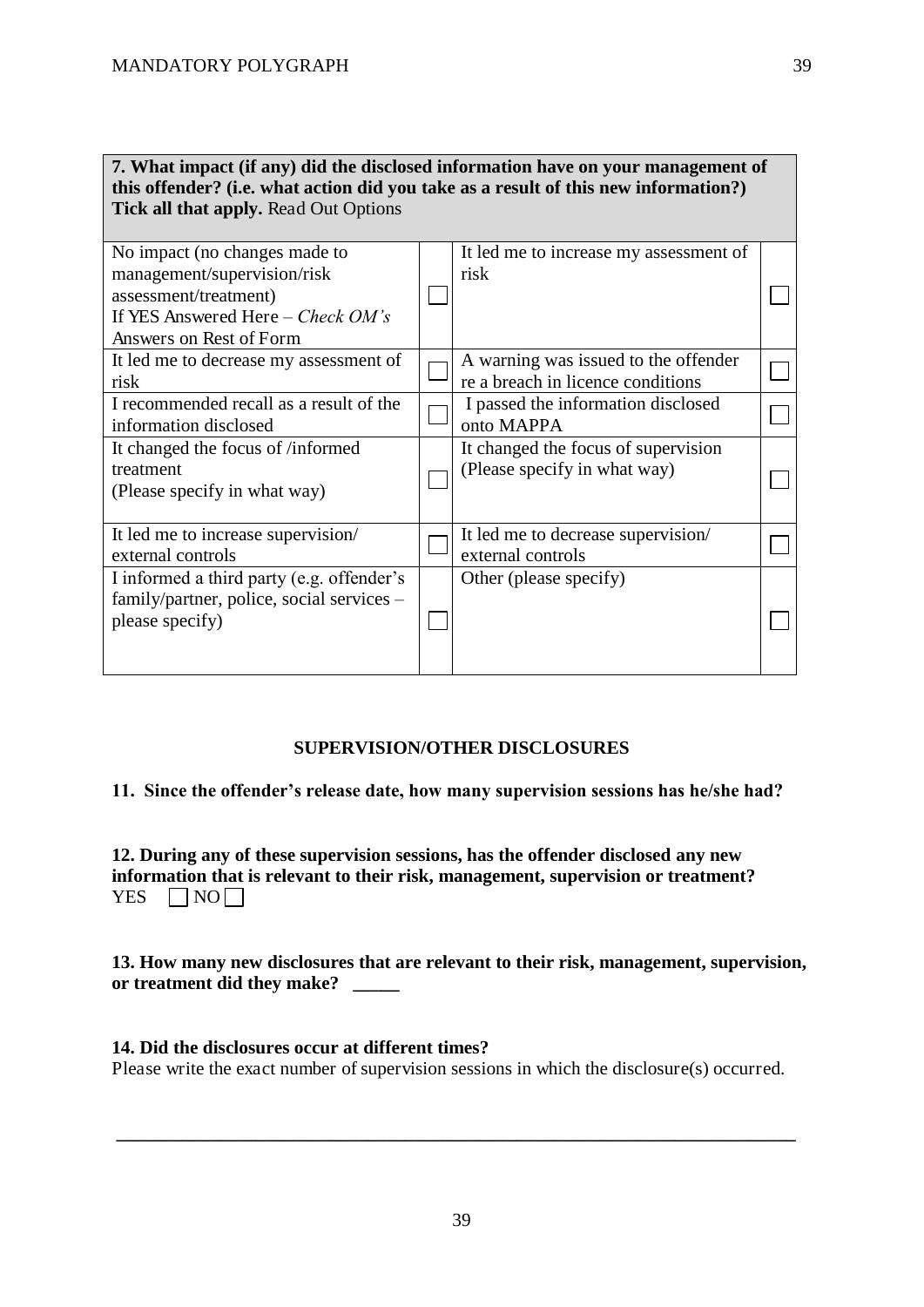**NOTE – If disclosures have been made at different times then questions 15, 16, 17, and 18 need to be completed for each TIME a disclosure/disclosures were made (e.g., each supervision session).** 

#### **Time 1 Supervision Session Disclosures 15. What kind of information did the offender disclose? (tick all that apply)**

| Thoughts, feelings and attitudes                                                                                                  | Sexual behaviour                                                                                                                                                                                        |
|-----------------------------------------------------------------------------------------------------------------------------------|---------------------------------------------------------------------------------------------------------------------------------------------------------------------------------------------------------|
| (e.g., abusive fantasies and desires, sexual<br>preference for children, other thoughts and<br>feelings relating to risk).        | (e.g., Sexual behaviour with<br>children/adults, use of print or internet<br>pornography relating to children/adults,<br>other sexual behaviour).                                                       |
| <b>Historical information</b>                                                                                                     | <b>Changes of circumstance/risky</b>                                                                                                                                                                    |
| (e.g., Admitting a previously unknown)<br>offence, offender as prior victim of sexual<br>abuse, other details of sexual history). | <b>behaviour</b><br>(e.g., Change in existing relationship status,<br>new relationship, Increased potential or<br>actual contact with children, Breech of<br>licence condition, Other risky behaviour). |

| 16. What triggered the disclosure? (Tick all that apply)                                                                     |  |                                                           |  |
|------------------------------------------------------------------------------------------------------------------------------|--|-----------------------------------------------------------|--|
| A direct question during routine<br>supervision                                                                              |  | Spontaneous disclosure (please)<br>specify circumstances) |  |
| I presented third party evidence to<br>the offender and they disclosed as a<br>result of this                                |  | Other (please specify)                                    |  |
| Challenging/discussion during<br>supervision following a failed<br>polygraph (deception indicated) or<br>inconclusive result |  | Forthcoming polygraph session                             |  |

#### **17. In terms of risk levels, using the following definitions, how serious do you think the disclosures made were? (please tick one)** Read Out Options

**LOW:** Indicative of minor elevation of risk, needing monitoring but no further action (e.g. offender reports an argument with their partner)

**MEDIUM**: Indicative of elevated risk, requiring further investigation, and possible action based on that investigation, but not requiring action by itself (e.g. offender reports accidentally meeting a child relative at a family event, where other adults were present, and no further contact took place)

**HIGH:** Indicative of elevated risk requiring direct intervention (e.g. offender reports being asked to babysit by a neighbour but refused)

**VERY HIGH:** Indicative of elevated risk requiring immediate action, including recall (e.g. offender admits contact with victim)

40